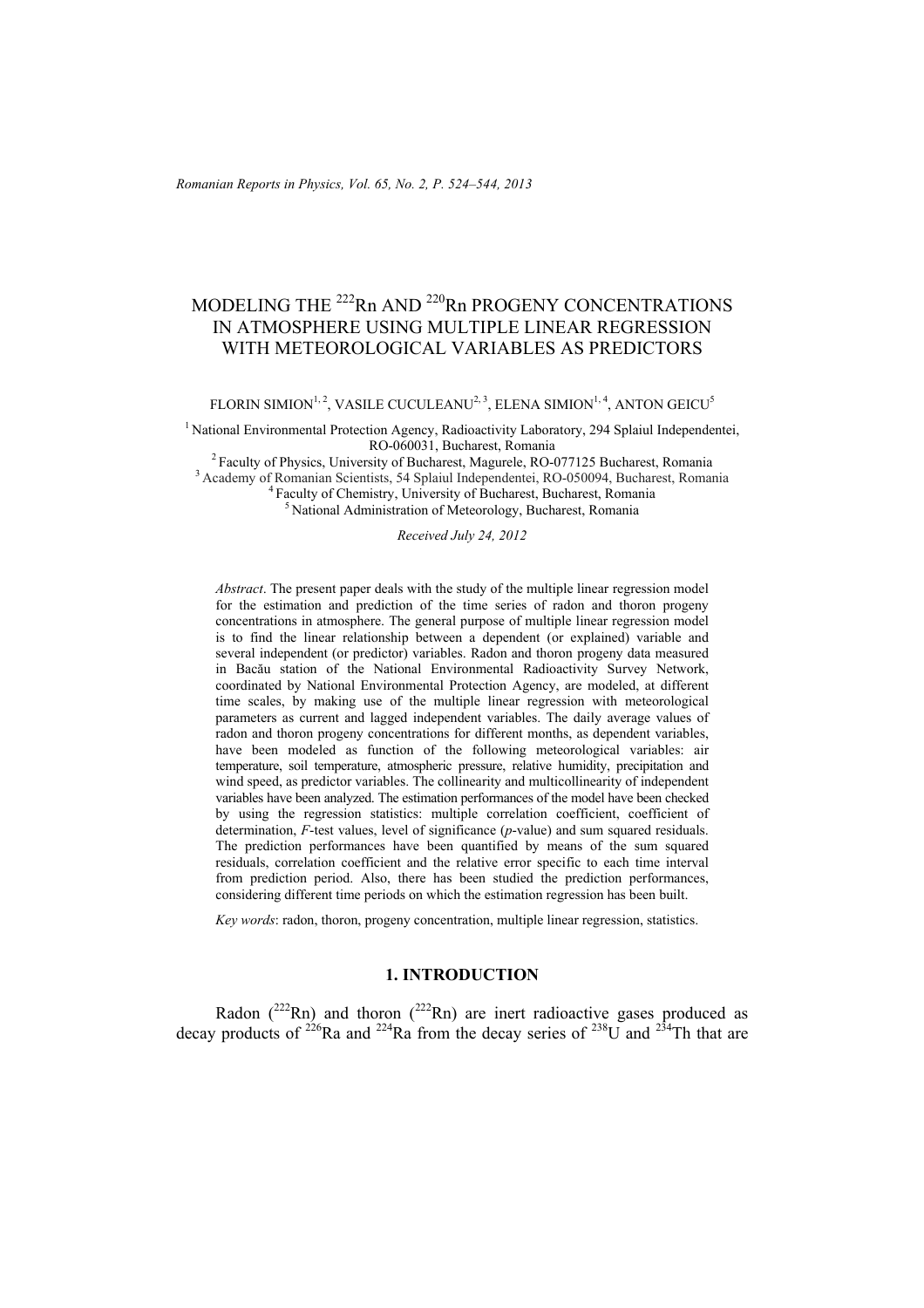present in all terrestrial materials. Due to exhalation process these gases enter the atmosphere where they are subject to all atmospheric physical processes. The atmospheric concentrations of  $2^{22}$ Rn,  $2^{20}$ Rn and their daughters are functions of exhalation rate from the soil, intensity of vertical mixing and of horizontal transport and radioactive decay. Moreover, progeny concentrations are affected by the depletion due to fallout, washout, rainout, and other scavenging effects. It is known that the physical processes mentioned above (excepting the radioactive decay) are dependent on certain meteorological parameters specific to the planetary boundary layer: air temperature, soil temperature, atmospheric pressure, wind speed, precipitations and relative humidity [1, 2, 3]. That is why these meteorological parameters have been used as independent variables in the multiple linear regression model.

There is a constant interest in the study of radon that can be explained, on the one hand, by its radiological impact on human health and on the other hand, by its widespread use as an environmental tracer  $[4-12]$ . The <sup>222</sup>Rn having a lifetime comparable with the ventilation time of the planetary boundary layer, may be considered as a sensitive tracer of the vertical transport within the entire boundary layer, while  $^{220}$ Rn, due to its very short lifetime, may be regarded as tracer only for the lower part of the surface layer, namely, the transition layer (few meters) between the laminar roughness layer and the turbulent surface layer [13]. Thus, the dynamics of the time series of  $^{222}$ Rn and  $^{220}$ Rn progeny concentrations will trace the dynamics of the meteorological variables with their physical interactions taking place during the measurement period of the respective time series.

In this paper were investigated the performances of the multiple linear regression model for estimation and prediction of the time series of radon and thoron progeny concentrations making use of the meteorological parameters as current and lagged independent variables [14]. The following meteorological variables were used as current and lagged independent variables of the regression model: air temperature, soil temperature, temperature gradient between air and soil, relative humidity, atmospheric pressure, precipitation, wind speed. Regression model has been used to study the pollutant dynamics in the planetary boundary layer [15, 16, 17].

In order to obtain reliable results, the collinearity and multicollinearity of predictors have to be analyzed. Study of the collinearity is based on the analysis of correlation matrix of the predictor variables. In case of multicollinearity, two or more predictor variables are highly linearly correlated.

The regression model performances for the estimation of the time series values are quantified by the following regression statistics: multiple correlation coefficient  $(R)$ , coefficient of determination  $(R^2)$ , *p*-level (significance level), *F* (test), sum squared residuals (SSR) [18]. In case of prediction, the model performance was quantified by means of correlation coefficient *R*, *p*-value, SSR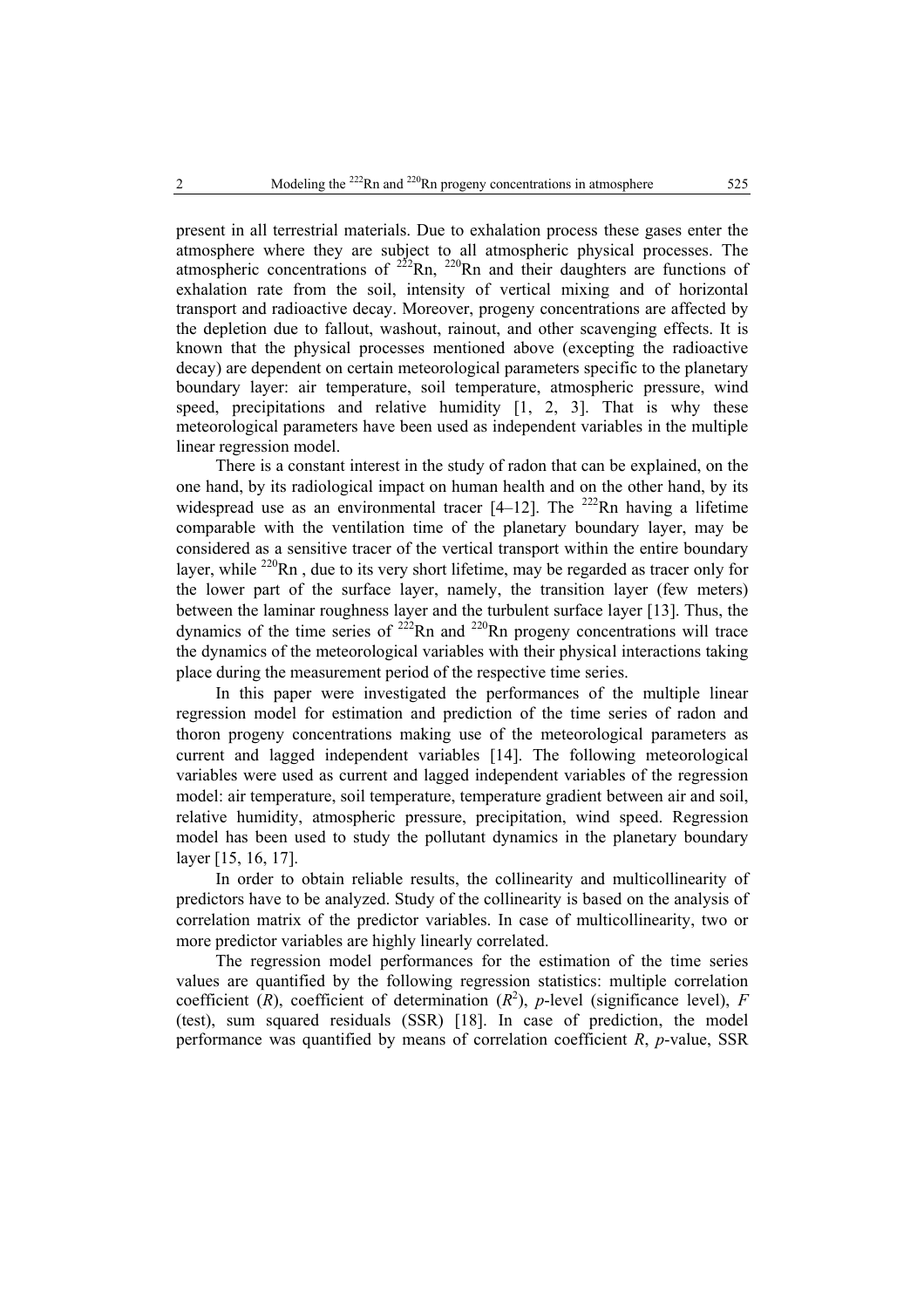and the relative error specific to each time interval from prediction period in order to have a measure of error dynamics in the prediction process.

With regard to the applicability, the developed model can be used for the following purposes: (i) to test and quantify the physical relationship intensity between radon/thoron/progeny concentrations (or other elements) and meteorological variables for any site of interest; (ii) to fill the missing data periods in the time series of radon/thoron/progeny concentrations by making use of meteorological variables from the respective period [19]; (iii) to predict the concentration values in a site where meteorological data exist but the measurements of the radon/thoron /progeny concentrations have been interrupted because of diverse reasons (e.g, economic). Because we had at our disposal only daily values of meteorological data, the modeling approach uses only this type of data. In order to model the influence of the diurnal variation of predictors on progeny concentrations it is necessary to use daytime and nighttime average predictors. As far as the maritime influence on progeny concentration is concerned this can be physically simulated by including in the variable sets the wind direction. The influence of the Black See on Bacau site is negligible. The processed data regarding the radon and thoron progeny concentrations were measured in the year 1996 by the Environmental Radioactivity Monitoring Station Bacău, located near Bacău city [12]. This city is situated at low altitude (about 200 m) in the eastern part of Romania. The meteorological were measured in the same area. The choice of this year is justified by the fact that does not exist missing data for both radon and thoron progeny concentrations and corresponding meteorological data.

#### **2. DATA AND METHODS**

#### 2.1. MEASURING METHOD OF RADON AND THORON PROGENY

It is known that atmospheric turbulent diffusion is determining close activity concentration distributions for radon and progeny within surface layer, for different turbulent mixing conditions [20]. Thus one may consider that the *short-*lived progeny of  $^{222}$ Rn are in secular equilibrium with outdoor  $^{222}$ Rn in most atmospheric conditions [21]. For  $220$ Rn progeny, irrespective of the turbulent diffusion intensity, there is no equilibrium with  $220$ Rn, except for the case when a strong inversion within the atmospheric layer of about 1 m above soil occurs or for the case of an intense mixing in a layer of about 100 m against the ground [22].

The measuring method of radon and thoron progeny activity concentrations is based on the aerosol aspiration on glass fiber filters with high filtration efficiency (96–99%), using high volume aerosol samplers with aspiration head located at 2 meters above the ground. The filter activity has been measured using a low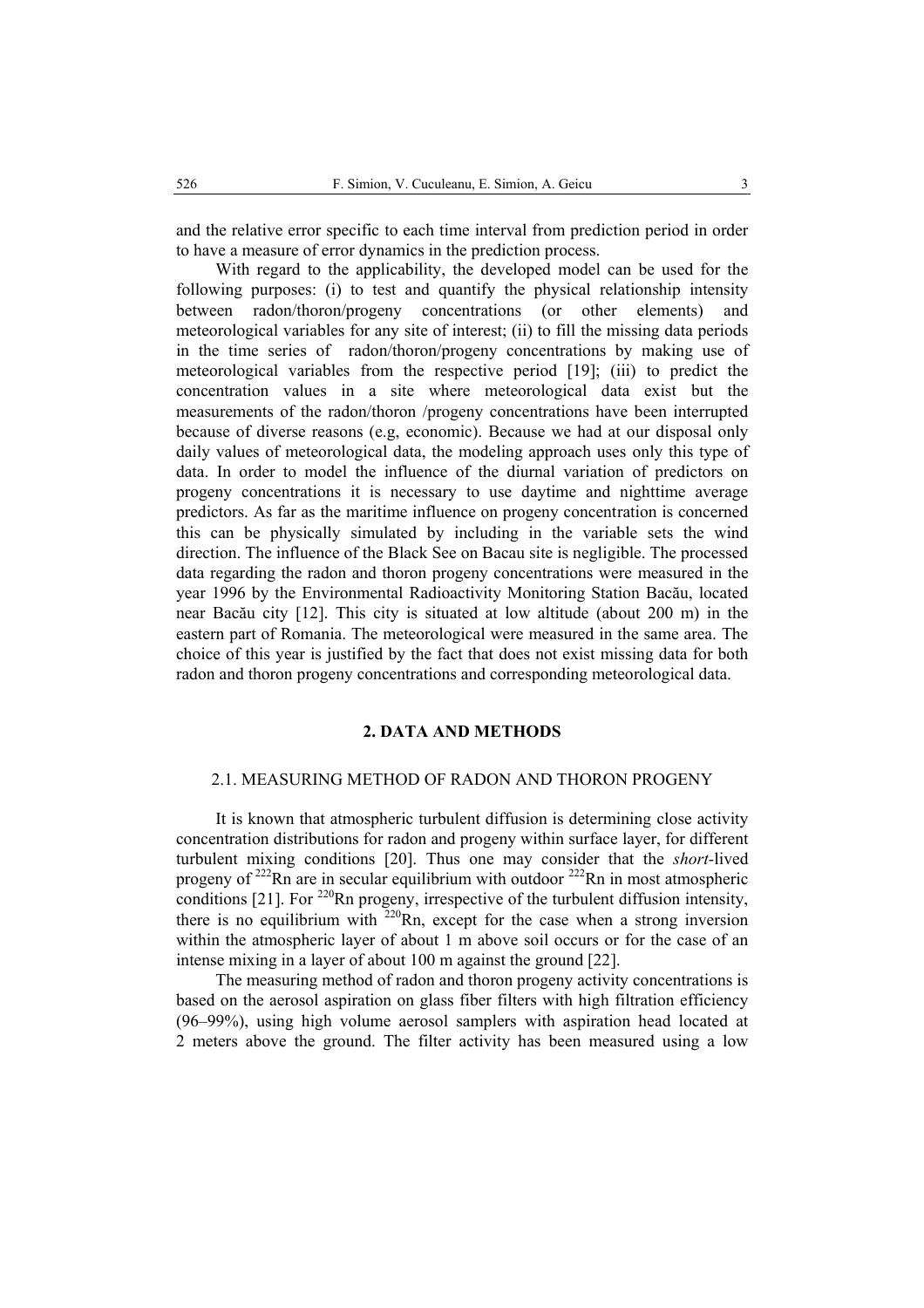background total beta counter and a  $^{90}(Sr/Y)$  reference standard for determination of equipment detection efficiency. The counter background was between 2.5 and 6 counts per minute. The sampling time interval was 5 hours. The filters have been measured immediately after sampling (3 min. after), for 1000 seconds, after 20 hours, for 3000 seconds and after 5 days, for 3 000 seconds. The first two measurements provide filter activities necessary for the determination of the radon and thoron progeny concentrations and the last measurement indicates the presence of artificial radioactivity in the atmosphere. In 1996, Environmental Radioactivity Monitoring Station (ERMS) Bacău had a 4 aspiration program: 02:00–07:00 (aspiration A1), 08:00-13:00 (aspiration A2), 14:00-19:00 (aspiration A3) and 20:00-01 (aspiration A4). The measured data were monthly reported to the National Reference Radioactivity Laboratory from National Environmental Protection Agency-Bucharest.

#### 2.2. RADON AND THORON TIME SERIES

The data used for this study are averaged daily values obtained from the 4 aspirations, for both  $^{222}$ Rn and  $^{220}$ Rn progeny. The time series of daily data were used to develop the multiple linear regression model for each month for both estimation and prediction of the progeny concentrations.

In Fig. 1, the daily average values of  $^{222}$ Rn and  $^{220}$ Rn progeny concentrations and meteorological variables for the months of January and July are presented.

From Fig. 1 it can be clearly seen that the dynamics of  $222$ Rn and  $220$ Rn progeny concentrations is determined by the time variations of the meteorological (predictor) variables. Thus, in the figure for the month of January the significant decrease of progeny concentrations during the first five days of January may be explained by the presence of precipitation diminishing the exhalation rates during this period, corroborated with the increasing wind speeds that is intensifying the atmospheric dilution of air born substances. The maxima of progeny concentrations from January 18 are mainly determined by the atmospheric calm (wind speed equals to zero) that is theoretically diminishing the atmospheric eddy diffusion until the level of molecular clusters.

The minimum of the progeny concentrations from July 10 is obviously caused by three simultaneous physical processes: the intense precipitation, the high wind speed and very low soil temperature that are dominant processes as compared with the high value of relative humidity that usually determines an increase of progeny concentrations.

On the other hand, the minimum from July 17 (Fig. 1), may be due to the high wind speed corroborated with the very low relative humidity.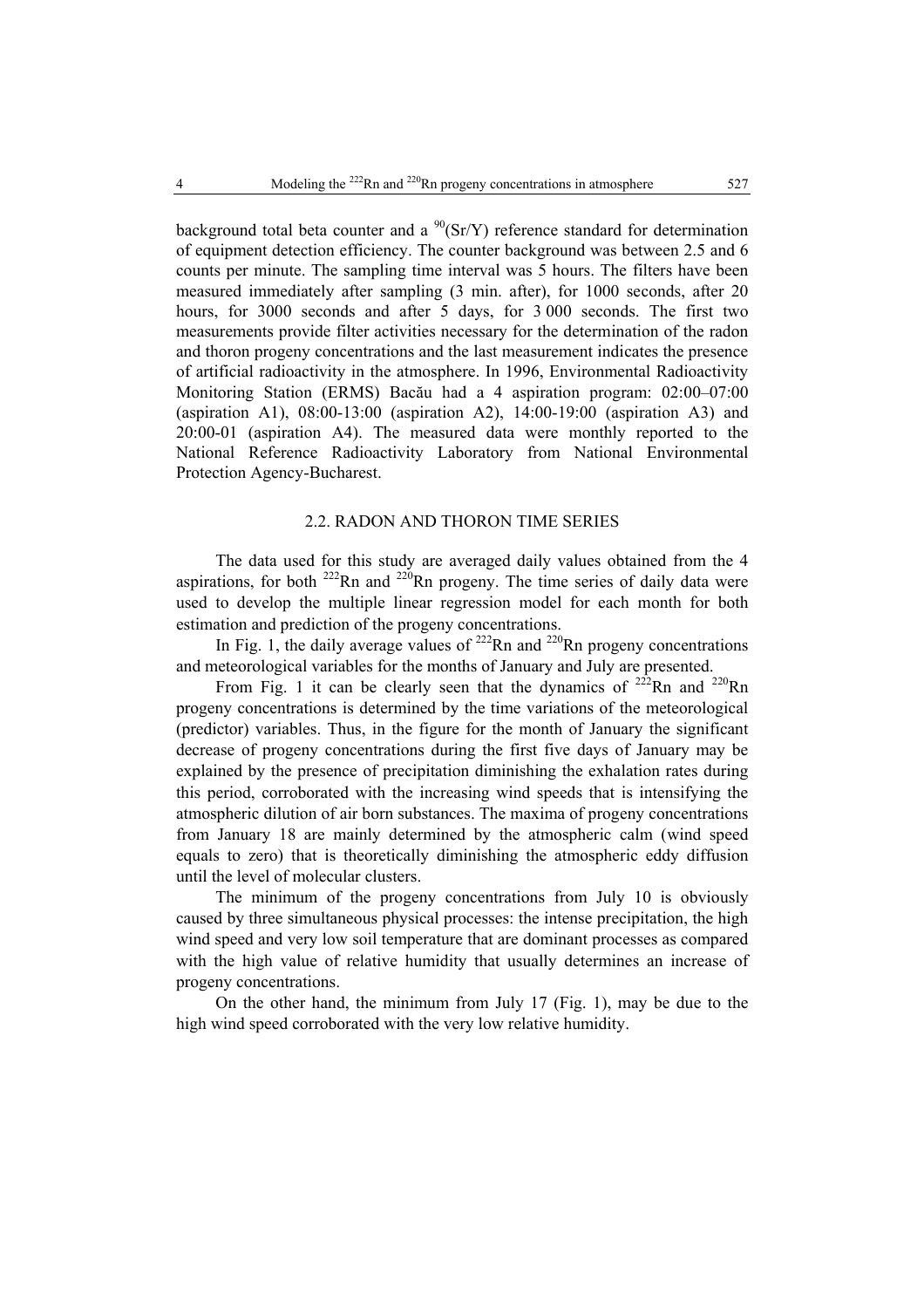

Fig.  $1 - {}^{222}Rn$  and  ${}^{220}Rn$  progeny concentrations and meteorological variables in January and July.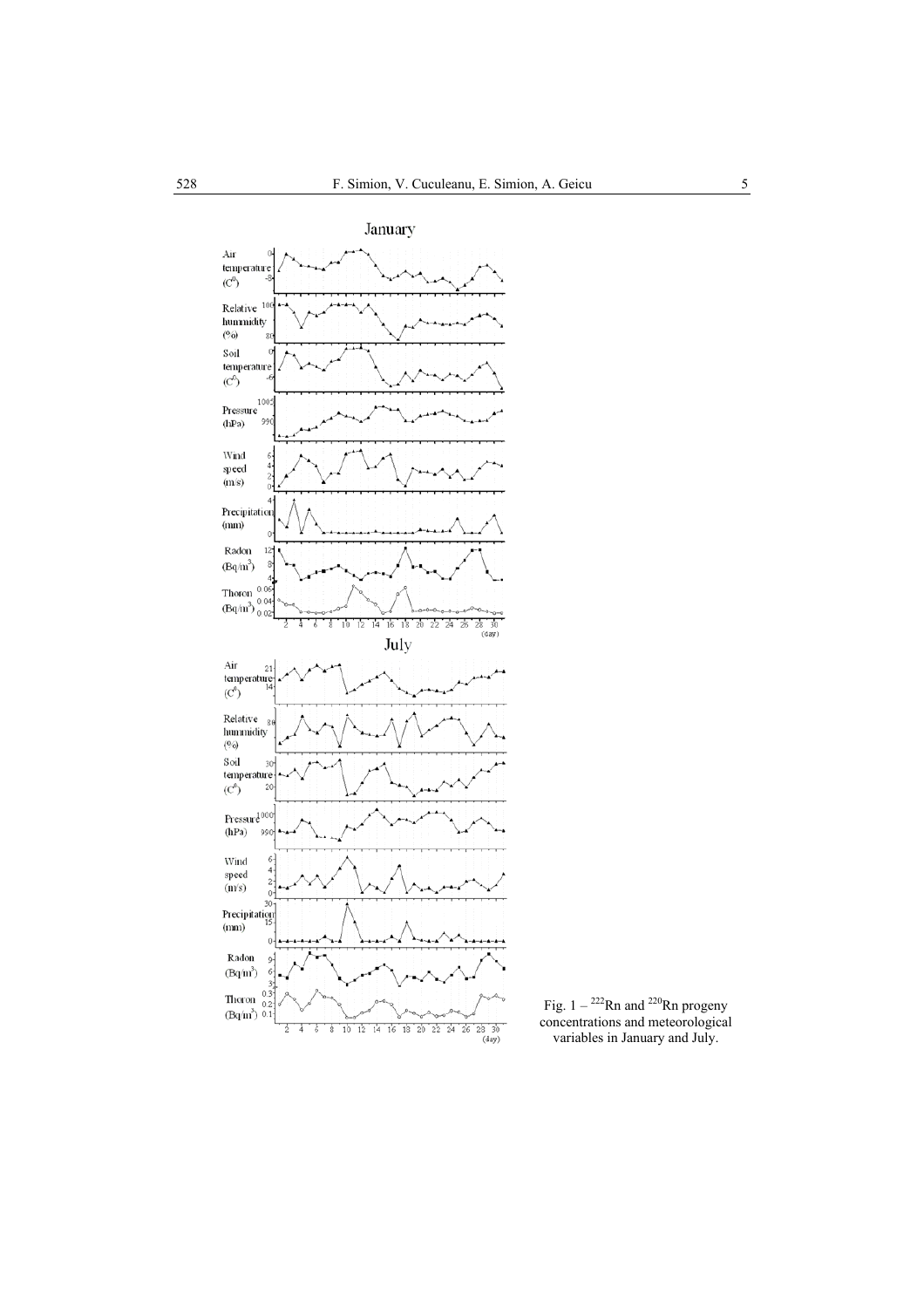#### 2.3. METEOROLOGICAL DATA

The meteorological data were determined with hourly frequency by Bacău Weather Station, coordinated by National Administration of Meteorology. The meteorological parameters were recorded according with the climatologically monitoring program of the National Administration of Meteorology. Air temperature was determined using a thermograph, placed at 2 m above ground in the station yard, atmospheric pressure was determined using a barograph, placed the office room (precision of  $\pm$  0.1 hPa), wind speed was recorded at 10 m above ground, the volume of precipitation was determined with rain gauge and air relative humidity was recorded in the same conditions as the temperature using a hygrograph. The hourly values read on the thermogrammes, barogrammes and hygrogrammes, were previously adjusted taking into account the corresponding values obtained at the four terms of observation (01:00, 07:00, 13:00, 19:00), using: thermometer (Hg) precision of  $\pm$  0.1°C, barometer (Hg) precision of  $\pm$  0.1 hPa, respectively hygrometer (precision of  $\pm$  1%).

#### **3. MULTIPLE LINEAR REGRESSION**

Linear regression was the first type of regression analysis that was rigorously studied and extensively used in practical applications, because it is easier to fit the linear models and their statistical characteristics are easier to be determined. Linear regression is widely used in science to describe possible relationships between variables. It ranks as one of the most important tools used in different disciplines.

## 3.1. ESTIMATION METHOD OF THE TIME SERIES DATA USING CURRENT AND LAGGED PREDICTOR VARIABLES

The estimation of progeny concentrations is made by using the analytical expression of the multiple linear regression with the corresponding meteorological variables from the time period on which the regression is defined. Multiple linear regression model assumes a linear relationship between the progeny concentration as dependent variable and the meteorological data as predictor variables.

Therefore, the dependent variable  $y(t)$  is associated with the current predictor variables  $\{x_i(t)\}_{i=1,2...n}$  by the following relationship [18]:

$$
y(t)=\beta_0+\beta_1 x_1(t)+\beta_2 x_2(t)......+\beta_n x_n(t),
$$
\n(1)

where  $\beta_0$  is the regression constant,  $\beta_1$ ....  $\beta_n$  are the regression coefficients when only current variable are used. If current and lagged independent variables are used, the regression relationship becomes: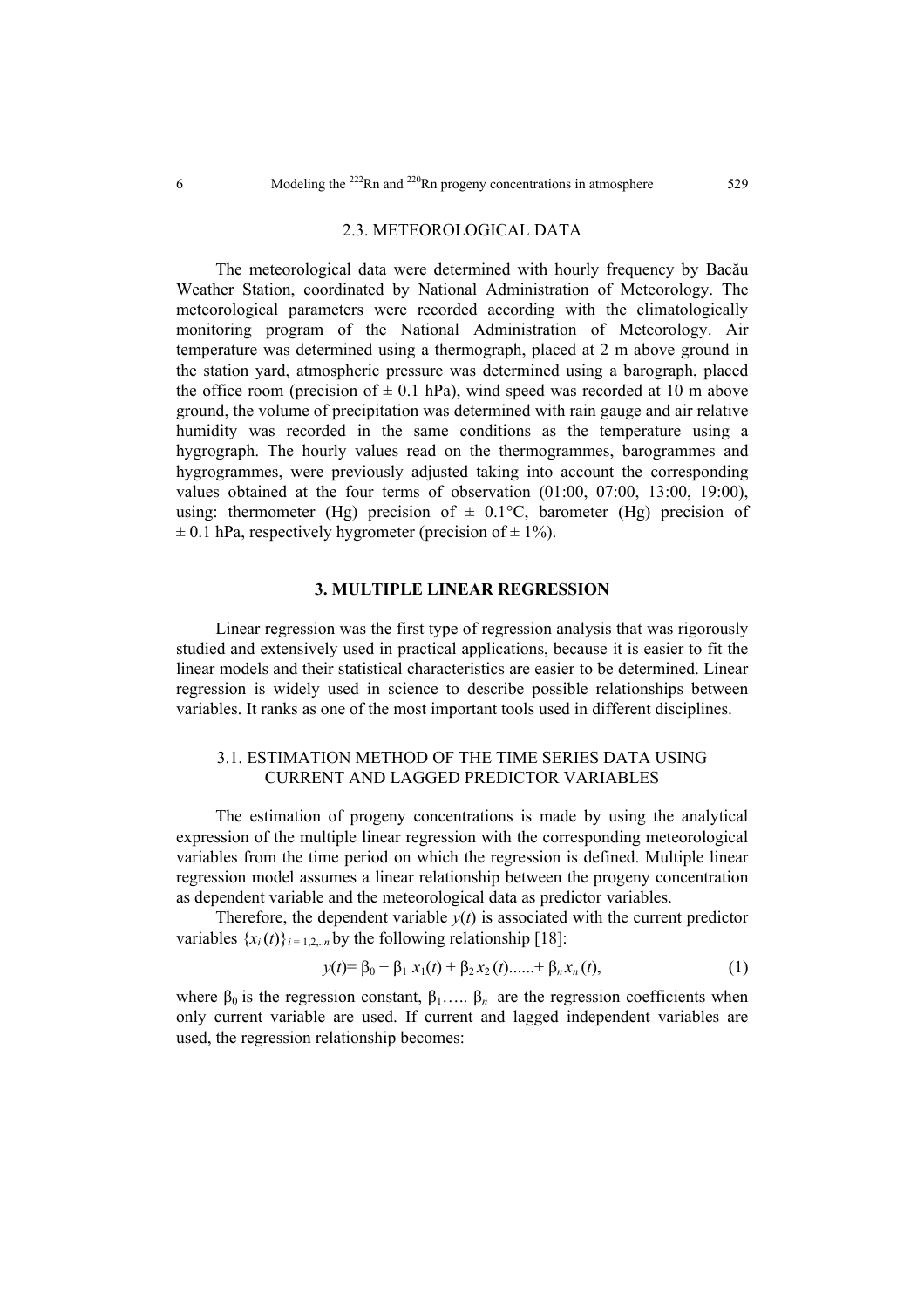$$
y(t) = \gamma_0 + \gamma_1 x_1(t) + \gamma_2 x_2(t) \dots + \gamma_n x_n(t) + \sum_{k=1}^{m} \sum_{i=1}^{n} \delta_{ik} x_{ik}, \qquad (2)
$$

where the variables  $x_{ik} = \{x_i(t-k)\}_{i=1...n}$  are the lagged variables of order *k* and *m* is the maximum order of these variables. A lagged variable of order *k* means a variable delayed with *k* days if the values of variables are defined as daily average data. The quantity  $\gamma_0$  is the regression constant,  $\gamma_i$  are the regression coefficients of current variables, δ*ik* are the regression coefficients of lagged predictor variables.

The regression coefficients  $\beta_0$ , { $\beta_i$ }<sub>*i*=1..*n*</sub>,  $\gamma_0$ , { $\gamma_i$ }<sub>*i*=1..*n*</sub>, {δ*ik*}<sub>*i*=1..*n*, *k*=1...*m*</sub> are determined making use of the least-square method. The analytical expressions (1) and (2) constitute the mathematical basis of the multiple linear regression for the estimation and prediction of the radon/thoron progeny concentrations in the atmosphere.

The performances of this regression model are quantified by the following statistics:

- *R*-Multiple correlation coefficient. *R* is measuring the degree of correlation between  $^{222}$ Rn or  $^{222}$ Rn progeny concentrations and the ensemble of meteorological data
- $R^2$ -Squared multiple correlation coefficient.  $R^2$  is quantifying the proportion of the variation of dependent variable that is explained by the independent variables
- *F*-Test This is a global test of significance for the ensemble of coefficients. This statistic has *F*-distribution and is used to test the null hypothesis stating that all regression coefficients β*j*, γ*j* or δ*ik* are equal to zero and the alternative hypothesis stating that at least one of these coefficients is different of zero. Large values of the *F*-test provide evidence against the null hypothesis
- *p*-value The *p*-value characterizes the significance level so that a null hypothesis to be rejected or accepted against an alternative hypothesis. The *p*-value is computed making use of the *t*-Student distribution for the regression coefficients and *F* distribution for the *F*-test for overall model. Generally, a *p*-value  $\leq 0.05$  indicates that the null hypothesis may be rejected and the alternative one has to be accepted
- SSR-Sum Squared Residual Residuals quantifies the deviation between the progeny concentrations estimated or predicted by the multiple regression and the measured values of the respective concentrations. The residual value indicates how close the concentrations simulated by the regression model are as against the measured concentrations.

## 3.2. PREDICTION METHOD OF THE PROGENY CONCENTRATIONS

The prediction is achieved by using the analytical expression of regression obtained for a previous time period, with predictor variables from the time interval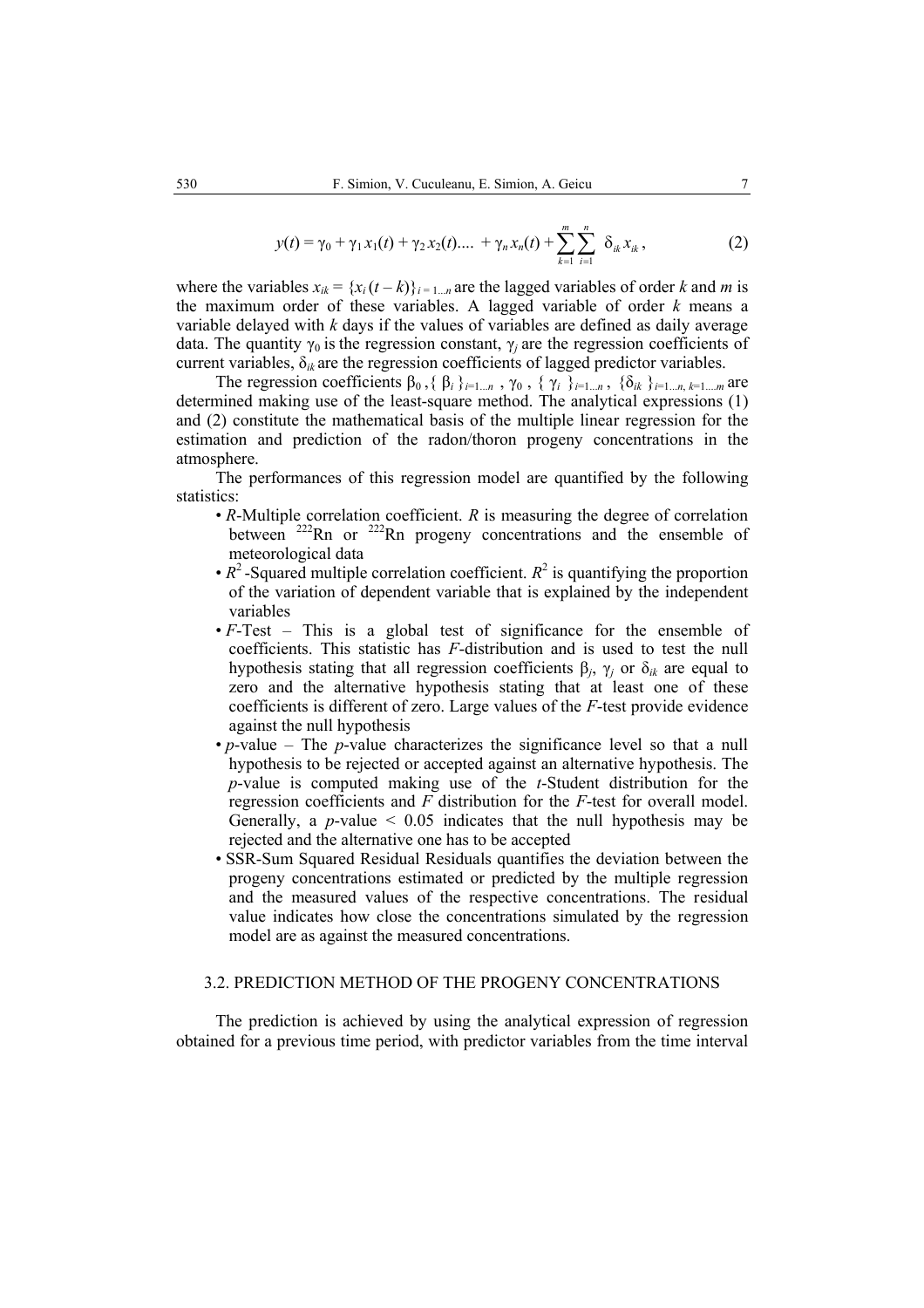on which the prediction is done. This means that the regression coefficients are kept constant and the meteorological variables from the prediction interval are used. Supposing that a number of *N* data coresponding to *N* time intervals from the observed data series were used for achieving the model equations (1) and (2), one may use these expressions to predict the progeny concentrations on the time intervals *N*+1, *N*+2, …, by making use of the meteorological variables from the period intended for prediction. For example, in order to predict the progeny concentrations on the time interval  $N+1$ ,  $[\tilde{y}]_{N+1}$ , making use of current variables, the folowing equation is utilized:

$$
\left[\tilde{y}\right]_{N+1} = \beta_0 + \beta_1[x_1]_{N+1} + \beta_2[x_2]_{N+1} \cdots + \beta_n[x_n]_{N+1},\tag{3}
$$

where  $[x_1]_{N+1}$ ,  $[x_2]_{N+1}$  ....  $[x_n]_{N+1}$ , are the values of current variables in the time interval *N*+1. In case of current and lagged variables, the predicted value of dependent variable  $[\tilde{y}]_{N+1}$ , has the expression:

$$
[\tilde{y}]_{N+1} = \tilde{y}_0 + \tilde{y}_1[x_1]_{N+1} + \tilde{y}_2[x_2]_{N+1} + \dots + \tilde{y}_n[x_n]_{N+1} + \sum_{k=1}^m \sum_{j=1}^n \tilde{\delta}_{ik} [x_k]_{N+1}, \qquad (4)
$$

where  $[x_{ik}]_{N+1}$  are the values of the independent lagged variables for the time intervals *N*+1.

As for criteria for prediction performances, we have used the SSR and correlation coefficient (*R*) between predicted and observed progeny concentrations, the corresponding level of significance (*p*-value) and the relative error specific to each predicted concentration value.

### 3.3. COLLINEARITY AND MULTICOLLINEARITY

Collinearity is a linear relationship between two predictor variables. Two collinear variables explaining the same part of variation for the dependent variable determines less significance in the case of individual terms of partial regression coefficients. In this case the regression coefficient values become more dependent on the distribution and values of errors. The analysis of collinearity of predictors reveals the independent variables having correlation coefficients close to 1 (0.99 and larger). Multicollinearity refers to a situation in which two or more predictor variables in a multiple regression model are highly linearly related. The existence of multicollinearity inflates the variances of the parameter estimates. That may result, in lack of statistical significance of individual independent variables while the overall model may be strongly significant. Multicollinearity may also result in wrong signs and magnitudes of regression coefficient estimates, and consequently in incorrect conclusions about relationships between independent and dependent variables.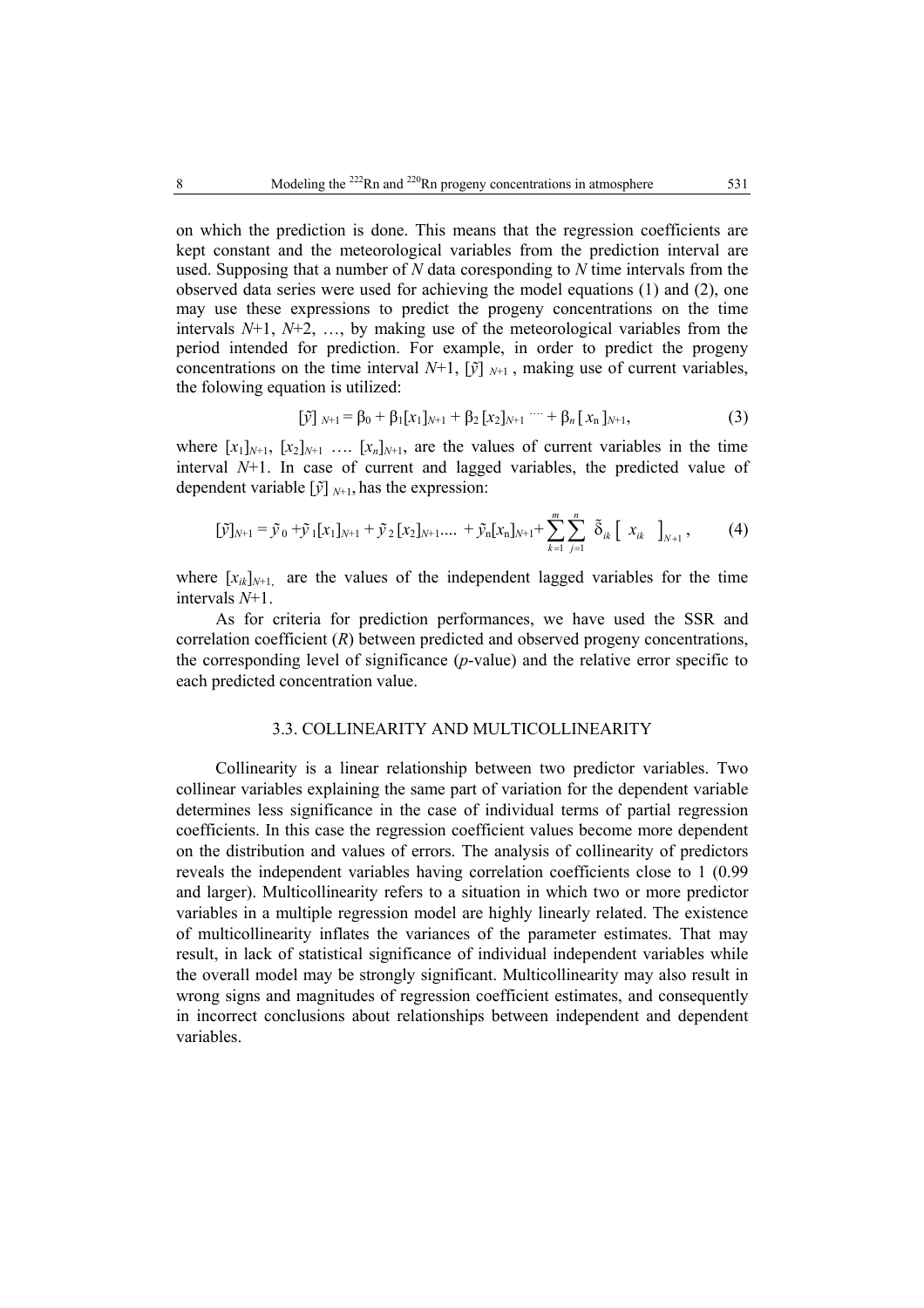The main statistic for multicollinearity diagnostic is the Variance Inflation Factor (VIF) defined as [23]: VIF=1/(1– $R_j^2$ ), where  $R_j^2$  is the coefficient of determination when variable  $x_i$  is regressed on the  $j-1$  remaining independent variables. A variable is considered to be problematic if its VIF is larger than 10.0 [23].

When multicollinearity is present, theory and physical considerations should be used to choose the best variables to be kept in the model.

#### 3.4. SELECTION OF THE INDEPENDENT VARIABLES

In order to build the regression model the following current meteorological predictors have been used: air temperature  $(T_a)$ , soil temperature  $(T_s)$ , relative humidity (*H*), atmospheric pressure (*Pa*), wind speed (*W*), precipitation (*Pr*), temperature gradient between soil and atmosphere  $(Gr = T_a - T_s)$ , and corresponding lagged variables of order 1:  $T_{a1} = Ta(t-1)$ ,  $T_{s1}$ ,  $H_1$ ,  $P_{a1}$ ,  $W_1$ ,  $Pr_1$ ,  $Gr_1$ . To select the sets of predictor variables the following considerations have been taken into account: (i) the correlation coefficient between predicted and measured data to be as great as possible; (ii) the SSR between measured and predicted data to be as little as possible; (iii) the VIF not to be greater than  $10$ ; (iv) no negative values for predicted data. According to the above criteria, the following sets of independent variables have been utilized for estimation and prediction of the progeny concentrations:  $S_1$ : { $T_a$ ,  $H$ ,  $P_a$ ,  $W$ ,  $Pr$ };  $S_2$ : { $T_s$ ,  $H$ ,  $P_a$ ,  $W$ ,  $Pr$ };  $S_3$ : { $Ta$ ,  $T_s$ ,  $H$ ,  $P_a$ ,  $W$ , *Pr*}; **S4:** {*Ta*, *H*, *Pa*, *W*, *P*, *Ta*1, *H*1, *Pa*1, *W*1, *Pr*1}; **S5:**{*Gr*, *H*, *Pa*, *W*, *Pr*}; **S6:**{*Gr*,  $H, P_a, W, Pr, Gr_1, H_1, Pa_1, W_1, Pr_1$ ; **S**<sub>7</sub>: { $T_s, H, P_a, W, Pr, T_{s1}, H_1, P_{a1}, W_1, Pr_1$ }.

For individual month differing sets  $(S_1 - S_6)$  was used (see Tables 3 and 4). Dependence on gradient proves that during some periods of the year the air concentrations of both gases and their progeny are mainly determined by the atmospheric convection and thermal inversion processes in the planetary boundary layer, in case of <sup>222</sup>Rn, respectively, in the lower part of the surface layer, in case of <sup>220</sup>Rn. Another reason for selecting the gradient was the fact that the use of both  $T_a$ and *Ts*, due to their high collinearity, has led to negative values of predicted concentrations in certain months where a pronounced variation of these variables has occurred in comparison with the previous month where the regression expressions have been defined. By examining the sets of variables for  $222$ Rn and <sup>220</sup>Rn progeny, it may note that  $T_a$  is present as independent variable only for <sup>222</sup>Rn, while for  $^{220}$ Rn only  $T_s$ . Air temperature being highly correlated with turbulent diffusion intensity in boundary layer, the presence of the variable  $T_a$  proves that atmospheric eddy diffusion is one of the major physical process determining the  $222$ Rn progeny concentrations in certain months. In case of  $220$ Rn progeny, the presence of  $\overline{T_s}$  in all months (directly or by Gr) indicate that the exhalation rate is the main process contributing to the  $220$ Rn progeny concentrations, the atmospheric eddy diffusion not being fully developed in the air layer near the ground.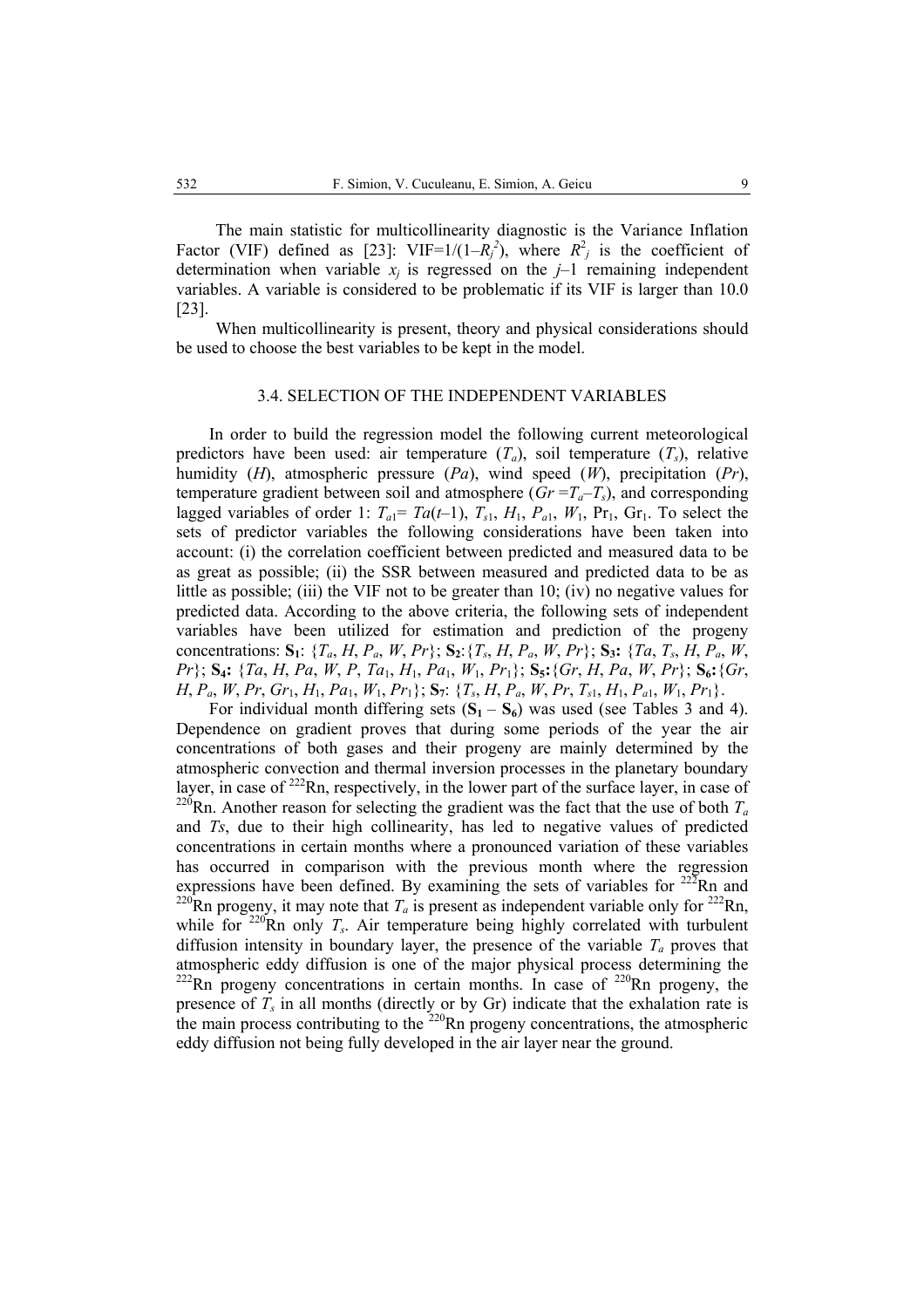#### **4. RESULTS AND DISCUSSIONS**

## 4.1. COLLINEARITY ANALYSIS

In order to detect the collinearity, the correlation matrices of the independent variables have to be examined. That is why the correlation matrices containing the correlation coefficients (R) and corresponding level of significance (*p* value) have been computed for the following predictor variables:  $T_a$ ,  $T_s$ ,  $H$ ,  $P_a$ ,  $W$ ,  $Pr$ ,  $Gr$ ,  $T_{a1}$ ,  $T_{s1}$ ,  $H_1$ ,  $P_{a1}$ ,  $W_1$ ,  $Pr_1$ ,  $Gr_1$ , by making use of a specialized software [24, 25] and Excel program.

The values of correlation characteristics related to the current variables for all months, reveal a very strong correlation between air temperature and soil temperature with a minimum of 0.716 in May and a maximum of 0.991 in December with very high level of significance  $(4.5 \cdot 10^{-27} \div 5.9 \cdot 10^{-6})$ .

| <b>Variables</b> | $T_a$                        | $T_{s}$                | H                      | $P_a$                     | W                         | Pr                     | Gr                       |
|------------------|------------------------------|------------------------|------------------------|---------------------------|---------------------------|------------------------|--------------------------|
| $T_a$            | 1                            |                        |                        |                           |                           |                        |                          |
| $T_{s}$          | 0.991<br>$p \leq 2.1e^{-28}$ | $\mathbf{1}$           |                        |                           |                           |                        |                          |
| H                | 0.197<br>$p \le 0.287$       | 0.239<br>$p \le 0.194$ | $\mathbf{1}$           |                           |                           |                        |                          |
|                  | $-0.319$                     | $-0.349$               | $-0.367$               | 1                         |                           |                        |                          |
| $P_a$            | $p \le 0.079$                | $p \le 0.054$          | $p \le 0.042$          |                           |                           |                        |                          |
| W                | $-0.007$                     | $-0.012$               | $-0.178$               | $-0.162$                  | 1                         |                        |                          |
|                  | $p \le 0.972$                | $p \le 0.947$          | $p \le 0.338$          | $p \le 0.383$             |                           |                        |                          |
| Pr               | 0.067                        | 0.112                  | 0.309                  | $-0.395$                  | $-0.011$                  | 1                      |                          |
|                  | $p \le 0.719$                | $p \le 0.549$          | $p \leq 0.09$          | $p \le 0.027$             | $p \le 0.955$             |                        |                          |
| Gr               |                              |                        | $-0.218$               | 0.089                     | 0.037                     | $-0.282$               | $\mathbf{1}$             |
|                  |                              | $\overline{a}$         | $p \le 0.237$          | $p \le 0.635$             | $p \le 0.842$             | $p \le 0.123$          |                          |
| <b>Variables</b> |                              |                        |                        |                           |                           |                        |                          |
|                  | $T_{a1}$                     | $T_{s1}$               | $H_1$                  | $P_{a1}$                  | $W_1$                     | $Pr_1$                 | Gr <sub>1</sub>          |
|                  | 0.935                        |                        | 0.431                  | $-0.361$                  | $-0.168$                  | 0.081                  |                          |
| $T_a$            | $p \le 4.5e^{-15}$           |                        | $p \le 0.015$          | $p \le 0.046$             | $p \le 0.365$             | $p \le 0.666$          | $\overline{\phantom{0}}$ |
|                  |                              | 0.904                  | 0.480                  | $-0.38$                   | $-0.23$                   | 0.113                  |                          |
| $T_{s}$          |                              | $p \leq 1.0e^{-12}$    | $p \le 0.006$          | $p \le 0.034$             | $p \le 0.214$             | $p \le 0.546$          | $\overline{\phantom{a}}$ |
|                  | 0.079                        | 0.079                  | 0.531                  | 0.036                     | $-0.387$                  | 0.106                  | 0.025                    |
| H                | $p \le 0.672$                | $p \le 0.672$          | $p \le 0.002$          | $p \le 0.849$             | $p \le 0.031$             | $p \le 0.572$          | $p \le 0.895$            |
|                  | $-0.167$                     | $-0.168$               | $-0.504$               | 0.730                     | 0.118                     | $-0.265$               | $-0.045$                 |
| $P_a$            | $p \le 0.369$                | $p \le 0.366$          | $p \le 0.004$          | $p \le 3.0e^{-06}$        | $p \le 0.526$             | $p \le 0.148$          | $p \leq 0.811$           |
|                  | 0.089                        | 0.11                   | 0.139                  | $-0.461$                  | 0.221                     | 0.173                  | $-0.14$                  |
| W                | $p \le 0.634$                | $p \le 0.554$          | $p \le 0.455$          | $p \le 0.009$             | $p \le 0.232$             | $p \le 0.351$          | $p \le 0.451$            |
| Pr               | 0.089<br>$p \le 0.633$       | 0.089<br>$p \le 0.635$ | 0.228<br>$p \le 0.216$ | $-0.293$<br>$p \le 0.109$ | $-0.312$<br>$p \le 0.086$ | 0.485<br>$p \le 0.006$ | 0.033<br>$p \le 0.861$   |

## *Table 1*  Correlation matrices for December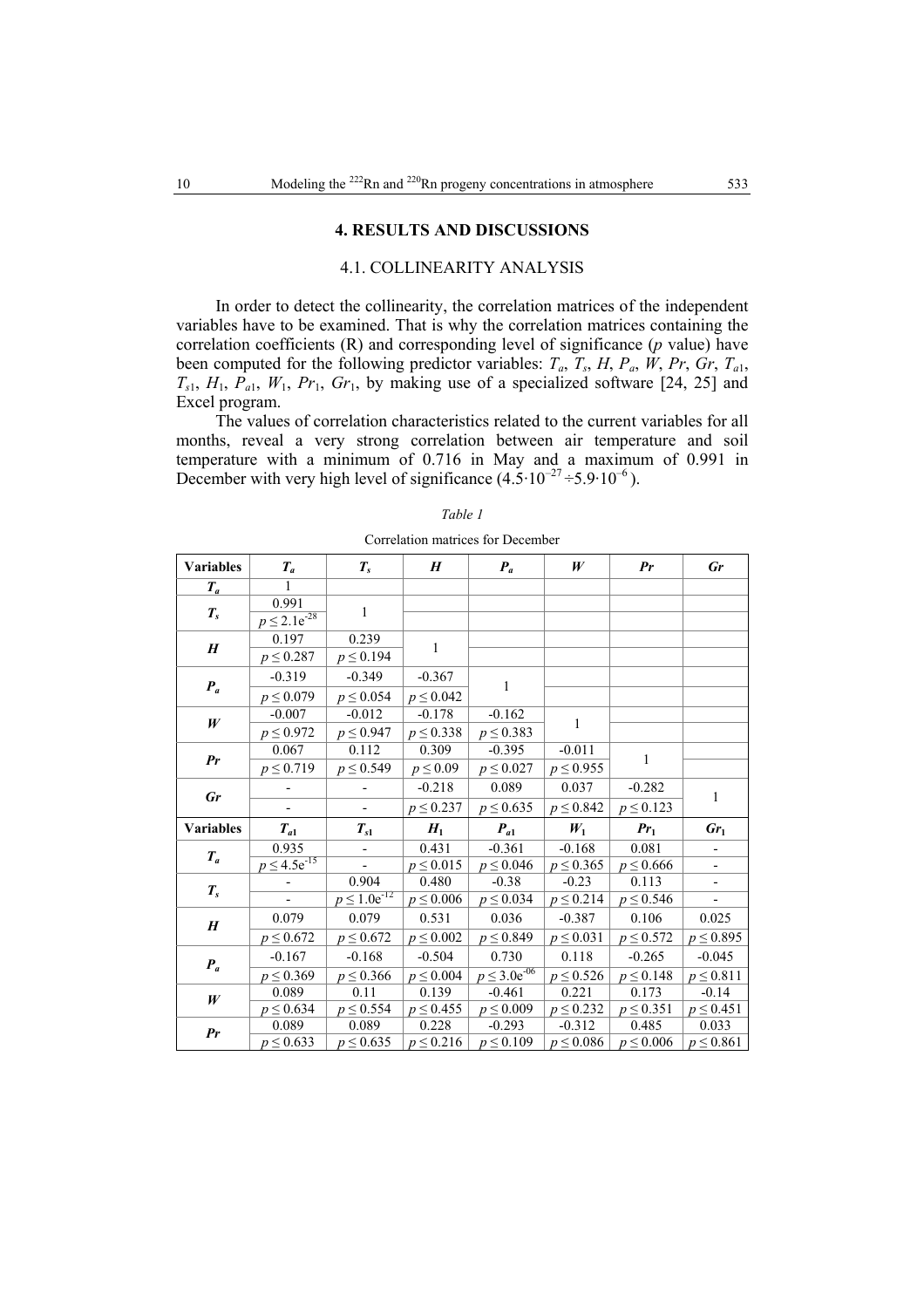| Gr               |                          |                          | $-0.176$      | 0.004         | 0.361         | $-0.191$      | 0.179         |
|------------------|--------------------------|--------------------------|---------------|---------------|---------------|---------------|---------------|
|                  | $\overline{\phantom{a}}$ | $\overline{\phantom{a}}$ | $p \le 0.342$ | $p \le 0.984$ | $p \le 0.046$ | $p \le 0.302$ | $p \le 0.336$ |
| <b>Variables</b> | $T_{a1}$                 | $T_{s1}$                 | $H_1$         | $P_{a1}$      | $W_1$         | $Pr_1$        | $Gr_1$        |
| $T_{a1}$         | 1                        |                          |               |               |               |               |               |
| $T_{s1}$         |                          |                          |               |               |               |               |               |
| $H_1$            | 0.269                    | 0.302                    |               |               |               |               |               |
|                  | $p \le 0.143$            | $p \le 0.099$            |               |               |               |               |               |
| $P_{a1}$         | $-0.351$                 | $-0.377$                 | $-0.398$      | 1             |               |               |               |
|                  | $p \le 0.052$            | $p \le 0.036$            | $p \le 0.026$ |               |               |               |               |
| $W_1$            | $-0.022$                 | $-0.026$                 | $-0.178$      | $-0.153$      | 1             |               |               |
|                  | $p \le 0.906$            | $p \le 0.891$            | $p \le 0.337$ | $p \le 0.412$ |               |               |               |
| $Pr_1$           | 0.080                    | 0.130                    | 0.355         | $-0.417$      | $-0.021$      |               |               |
|                  | $p \le 0.668$            | $p \le 0.486$            | $p \le 0.049$ | $p \le 0.019$ | $p \le 0.911$ |               |               |
| $Gr_1$           |                          |                          | $-0.175$      | 0.095         | 0.021         | $-0.369$      |               |
|                  |                          |                          | $p \le 0.346$ | $p \leq 0.61$ | $p \le 0.909$ | $p \leq 0.04$ |               |

The explanation consists in the fact that low atmosphere and Earth surface being in direct contact there is a permanent exchange of thermal energy, mainly from soil to atmosphere that determines close values and similar time dependencies of temperatures for both subsystems. These independent variables could generate (multi)collinearity difficulties for the regression model.

With regard to the current and lagged variables that have been used for building up the regression model, the correlation coefficients do not exceed those provided only by the current variables. As an example, from the Table 1 containing the correlation matrices of current and lagged variables for the month of December having the highest correlation coefficients, one may notice that the maximum values of the correlation coefficients between current and lagged variables are those of  $T_a$  and  $T_{a1}$  (0.935) and of  $T_s$  and  $T_{s1}$  (0.904). The maximum value of R for the used lagged variables is between  $Pr_1$  and  $P_{a1}$ , namely, -0.417. Because the only variables which could generate collinearity difficulties are  $T_a$  and  $T_s$ , the gradient has been introduced as predictor variable in certain months and the sets of variables containing  $T_a$  and  $T_s$  that have generated VIF values greater than 10 have been disregarded.

#### 4.2. MULTICOLLINEARITY ANALYSIS

As it was previously mentioned the main statistic for multicollinearity diagnostic is the variance inflation factor. This statistic has been computed for the sets of current and lagged variables selected for each month according to the criteria discussed in section 3.4.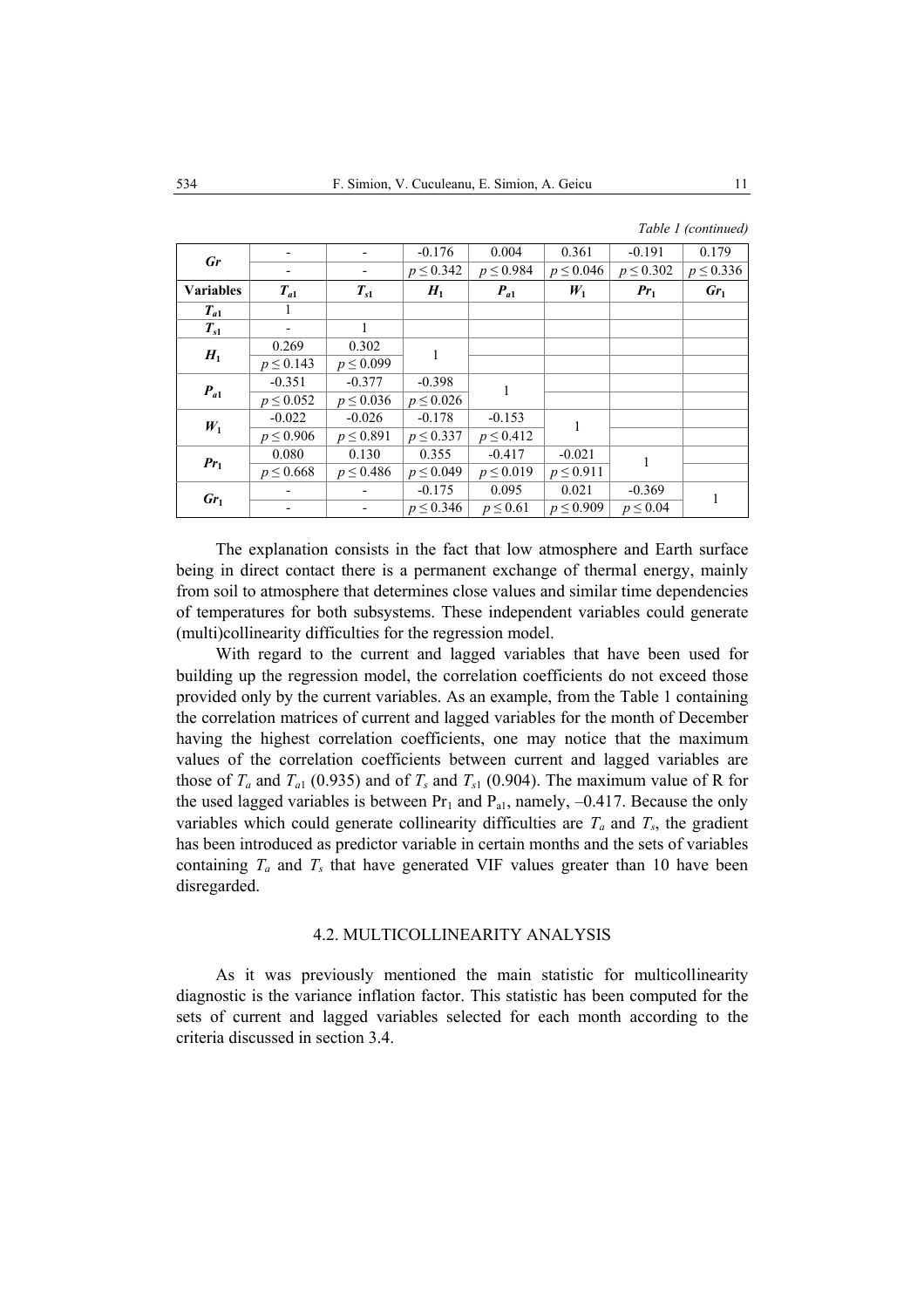| <sup>222</sup> Rn progeny multicollinearity data |                |         |            |       |            | <sup>220</sup> Rn progeny multicollinearity data |                |       |            |          |            |
|--------------------------------------------------|----------------|---------|------------|-------|------------|--------------------------------------------------|----------------|-------|------------|----------|------------|
|                                                  | <b>January</b> |         |            |       | July       |                                                  | <b>January</b> |       |            | July     |            |
| $S_4$                                            | <b>VIF</b>     | $S_3$   | <b>VIF</b> | $S_1$ | <b>VIF</b> | $S_7$                                            | <b>VIF</b>     | $S_5$ | <b>VIF</b> | $S_7$    | <b>VIF</b> |
| $T_a$                                            | 5.26           | $T_a$   | 7.19       | $T_a$ | 1.11       | $T_{s}$                                          | 3.57           | Gr    | 1.35       | $T_{s}$  | 2.17       |
| H                                                | 3.13           | $T_{s}$ | 9.09       | H     | 1.43       | H                                                | 2.44           | H     | 1.28       | H        | 2.50       |
| $P_a$                                            | 9.09           | Н       | 4.00       | $P_a$ | 1.20       | $P_a$                                            | 7.69           | Pa    | 1.79       | $P_a$    | 3.85       |
| W                                                | 2.56           | Pr      | 1.56       | W     | 1.15       | W                                                | 2.56           | W     | 1.30       | W        | 1.47       |
| Pr                                               | 1.72           | $P_a$   | 2.00       | Pr    | 1.52       | Pr                                               | 1.72           | Pr    | 1.54       | Pr       | 1.85       |
| $T_{a1}$                                         | 5.00           | W       | 1.79       |       |            | $T_{s1}$                                         | 3.45           |       |            | $T_{s1}$ | 2.17       |
| $H_1$                                            | 3.33           |         |            |       |            | $H_1$                                            | 2.38           |       |            | $H_1$    | 3.13       |
| $P_{a1}$                                         | 10.00          |         |            |       |            | $P_{a1}$                                         | 8.33           |       |            | $P_{a1}$ | 4.35       |
| $W_1$                                            | 2.70           |         |            |       |            | $W_1$                                            | 2.70           |       |            | $W_1$    | 1.54       |
| $Pr_1$                                           | 1.85           |         |            |       |            | $Pr_1$                                           | 1.82           |       |            | $Pr_1$   | 2.22       |

| Table 2 |  |
|---------|--|
|---------|--|

Variance inflation factors for estimation and prediction variables

By analyzing the obtained results the following conclusions can be drawn:

(i) there are no VIF values exceeding the upper limit indicating the presence of multicollinearity, namely, 10; (ii) the only VIF attaining the upper value of 10 is that for January in case of  $^{222}$ Rn, for the variable  $P_{a1}$  having a correlation coefficient of 0.852 ( $p \le 7.0e^{-10}$ ) with  $P_a$  in this month; (iii) in February, in case of <sup>222</sup>Rn, the presence of  $T_a$  and  $T_s$  ( $R = 0.955$ ,  $p \le 2.5 \cdot 10^{-11}$ ) among predictor variables has induce a value of 9.09 for the VIF corresponding to  $T_s$ , under the limit defining the presence of multicollinearity; (iv) in case of  $220\overline{R}$ n the only greater VIF values are those of January for the variable  $P_a$ , 7.69 and  $P_{a1}$ , 8.33.

Examples of VIF values for the sets of independent variables, for the months of January and July, are presented in the Table 2. Generally, one may say that the selection criteria we have used provided reliable predictor variables for building up the regression model.

The study performed for whole year, showed that multicollinearity is not present for none of the considered predictors and that all the predictors can be used to estimate and predict adequately the concentrations of  $222$ Rn and  $220$ Rn progeny.

# 4.3. ESTIMATION OF <sup>222</sup>Rn and <sup>220</sup>Rn PROGENY CONCENTRATION

Making use of the dedicated software [24] and Excel, the regression coefficients are determined by the least square method.

The specific statistic parameters used to quantify the regression model performances are those presented in Section 3.1: multiple  $\overline{R}$ ,  $\overline{R}^2$ ,  $\overline{p}$ -value,  $\overline{F}$ -test and SSR.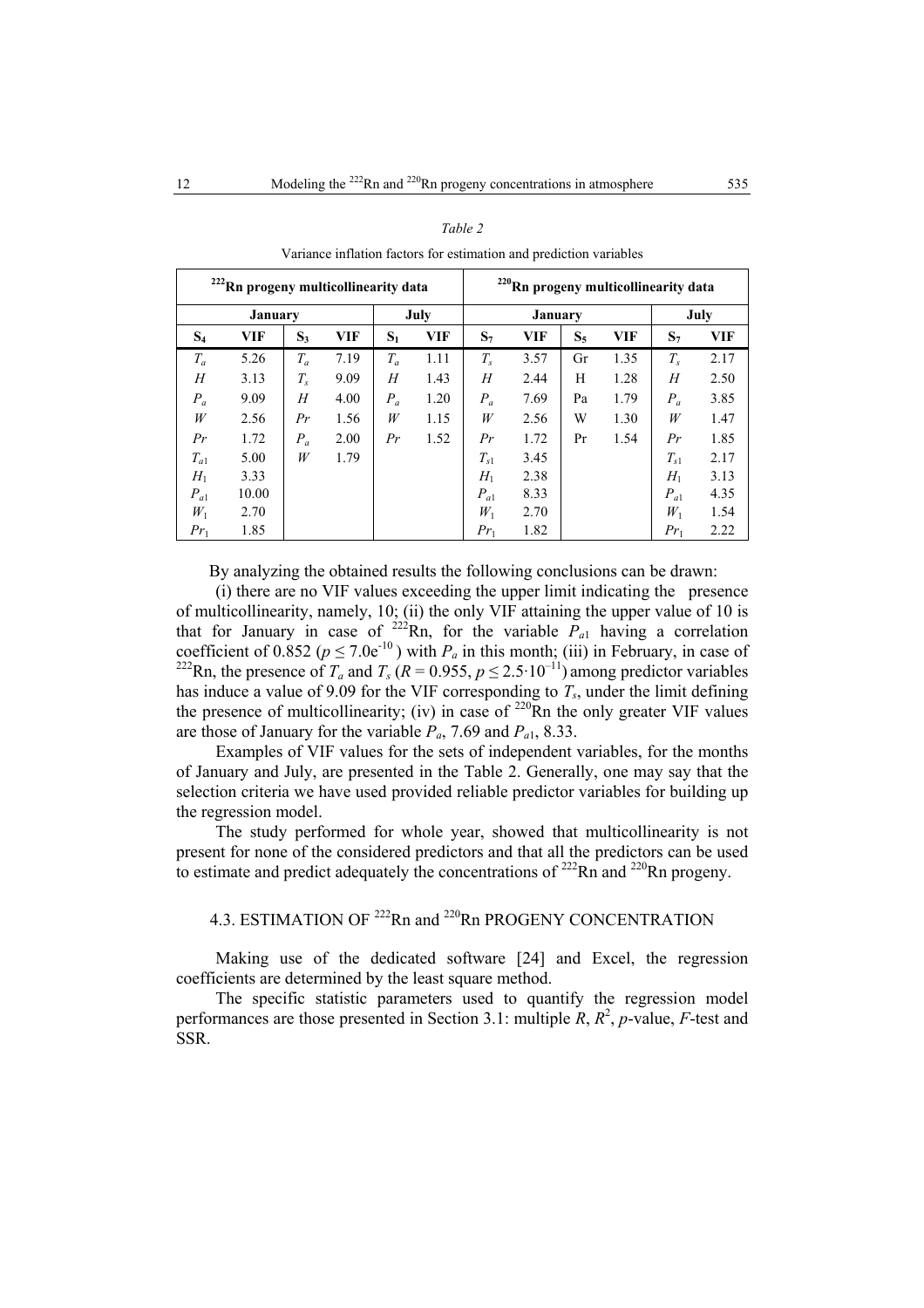In the Table 3 the regression statistics for the estimation of the  $^{222}$ Rn and <sup>220</sup>Rn progeny concentrations for each month, are presented.

|                | Regression statistics for <sup>222</sup> Rn progeny |                  |       |                      |       |            | Regression statistics for <sup>220</sup> Rn progeny |                  |       |                                |       |            |  |
|----------------|-----------------------------------------------------|------------------|-------|----------------------|-------|------------|-----------------------------------------------------|------------------|-------|--------------------------------|-------|------------|--|
| month          | $S_i$                                               | $\boldsymbol{R}$ | $R^2$ | $p$ -value $F$ -test |       | <b>SSR</b> | $S_i$                                               | $\boldsymbol{R}$ | $R^2$ | <i>p</i> -value <i>F</i> -test |       | <b>SSR</b> |  |
| Dec '95        | $S_4$                                               | 0.808            | 0.652 | $5.7e^{-3}$          | 3.754 | 114.8      | $S_7$                                               | 0.726            | 0.527 | $6.1e^{-2}$                    | 2.228 | 0.006      |  |
| <b>Jan</b> '96 | $S_{3}$                                             | 0.711            | 0.505 | $5.8e^{-3}$          | 4.083 | 100.1      | $S_5$                                               | 0.595            | 0.354 | $5.9e^{-2}$                    | 2.518 | 0.007      |  |
| Feb '96        | S <sub>2</sub>                                      | 0.770            | 0.593 | $5.5e^{4}$           | 6.706 | 90.9       | $S_6$                                               | 0.627            | 0.393 | $3.7e^{-1}$                    | 1.168 | 0.006      |  |
| Mar '96        | $S_6$                                               | 0.755            | 0.571 | $3.0e^{-2}$          | 2.658 | 72.5       | $S_7$                                               | 0.703            | 0.495 | $9.5e^{-2}$                    | 1.962 | 0.003      |  |
| Apr '96        | $S_5$                                               | 0.712            | 0.507 | $2.9e^{-3}$          | 4.945 | 27.7       | $S_6$                                               | 0.861            | 0.742 | $7.5e^4$                       | 5.471 | 0.090      |  |
| <b>May '96</b> | $S_{3}$                                             | 0.818            | 0.668 | $7.7e^{-5}$          | 8.065 | 15.2       | S <sub>2</sub>                                      | 0.619            | 0.383 | $2.6e^{-2}$                    | 3.106 | 0.175      |  |
| <b>Jun '96</b> | $S_1$                                               | 0.894            | 0.800 | $8.8e^{-5}$          | 7.593 | 19.2       | $S_7$                                               | 0.807            | 0.651 | $8.5e^{-3}$                    | 3.541 | 0.106      |  |
| <b>Jul</b> '96 | $S_1$                                               | 0.897            | 0.805 | $3.6e^{-5}$          | 8.264 | 32.7       | $S_7$                                               | 0.934            | 0.873 | $1.0e^{-6}$                    | 13.75 | 0.026      |  |
| Aug '96        | $S_6$                                               | 0.749            | 0.561 | $3.6e^{-2}$          | 2.556 | 52.8       | S <sub>2</sub>                                      | 0.734            | 0.538 | $1.1e^{-3}$                    | 5.827 | 0.086      |  |
| Sep '96        | $S_5$                                               | 0.624            | 0.390 | $2.7e^{-2}$          | 3.069 | 86.5       | $S_6$                                               | 0.739            | 0.546 | $5.8e^{-2}$                    | 2.285 | 0.077      |  |
| Oct '96        | $S_5$                                               | 0.614            | 0.377 | $2.8e^{-2}$          | 3.029 | 158.8      | S <sub>2</sub>                                      | 0.702            | 0.493 | $3.1e^{-3}$                    | 4.860 | 0.146      |  |
| Nov '96        | $S_6$                                               | 0.703            | 0.495 | $1.2e^{-1}$          | 1.859 | 127.1      | $S_5$                                               | 0.618            | 0.382 | $3.2e^{-2}$                    | 2.970 | 0.374      |  |

*Table 3*  Regression statistics for  $222$ Rn and  $220$ Rn progeny estimation

One may notice that in case of  $^{222}$ Rn progeny, the multiple correlation coefficients has the greatest values in December '95 and in the period May-July with *R* values equal to 0.808 and 0.818, 0.894, 0.897 with very high level of significance ( $p < 0.01$ ). This proves that the corresponding predictor variables are describing quite well the variability of radon progeny in these months. It is interesting to mention that for the months having the greatest *R* values, the air temperature is used in the sets of independent variables. This fact indicates that  $222$ Rn being a tracer of entire planetary boundary layer is more sensitive to the air temperature than to the gradient. It seems that the elimination of the  $T_a$  from the sets of independent variables in certain months in order to avoid the multicollinearity consequences (*e.g.*, the negative values for predicted concentrations), has made the regression model less sensitive to the variability of  $^{222}$ Rn progeny.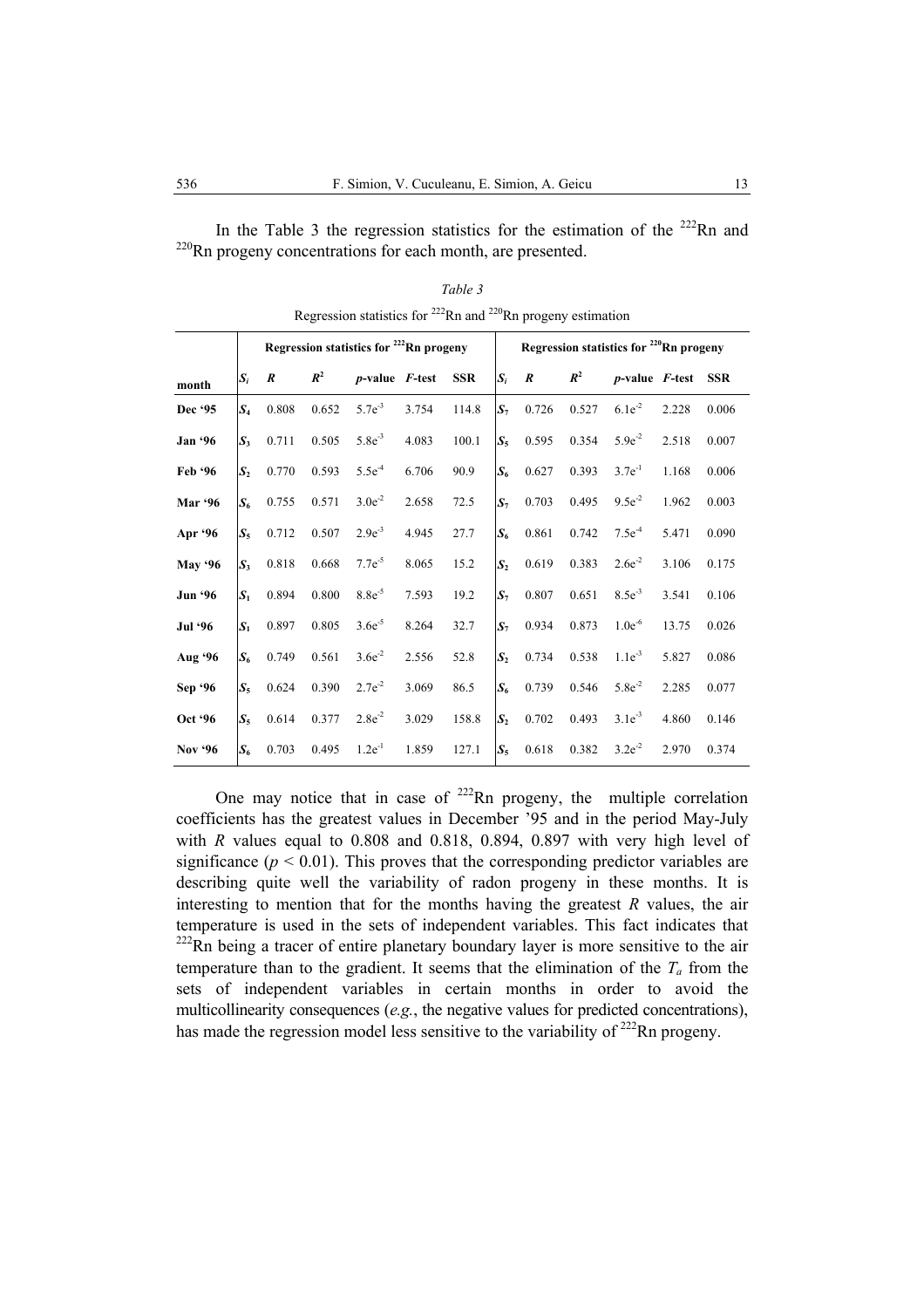With regard to residual value indicating how close the concentrations simulated by the regression model are as against the measured concentrations, one may see that this statistic has the lowest value in May (15.200) even if the multiple correlation coefficient has no greatest value: *R* value is indicating the degree of similarity of time dependence of the measured and simulated data and SSR is indicating how close the two time distributions are. The greatest SSR value (158.839) is associated to the month of October which has the least *R* (0.614), too. Referring to the  $R^2$  values, one may notice that in case of June and July around 80% from the variation of radon progeny concentration can be explained by the set of variables  $S_1$ , while in case of November only around 38% can be explained by the set of variables  $S_5$ .

As far as the  $^{220}$ Rn progeny are concerned, the greatest *R* values are obtained when soil temperature is contained in the variable sets used for obtaining the analytical expression of regression, what is indicating that the exhalation rate is a dominant physical process determining the thoron progeny concentration level. For instance, by making use of the set  $S_7$  of current and lagged variables including  $T_s$ , the *R* value for July is equals to 0.934, with a very high level of significance,  $p \leq 1.0e^{-6}$  (almost 100% confidence) and a *F*-test value equals to 13.759. According to  $R^2$  value more about 87 % from the variation of thoron in this month can be described by the independent variables included in the set  $S_7$ . The least value of *R* is for January, *i.e.*, 0.595, with a level of significance equals to 0.059 (around 94% confidence), using the set of variable  $S_5$  that includes the gradient as current variable. The corresponding value of  $R^2$  indicates that only around 35% of the variation of thoron in January can be explained by the predictor variables of the set *S<sub>5</sub>*.

From Table 3, one may remark that the best results for estimation are obtained in summer months for both <sup>222</sup>Rn (*R* varies between 0.749  $\div$  0.897) and <sup>220</sup>Rn (*R* varies between 0.734  $\div$  0.934) progeny concentrations.

Below, there are given the multiple linear regression equations for the month of July for estimation of  $^{222}$ Rn and  $^{220}$ Rn progeny concentrations:

$$
^{222}\text{Rn: } Rn(t) = -111.9164 + 0.6081 \cdot T_a(t) + 0.1805 \cdot H(t) + 0.0662 \cdot T_s(t) + 0.0919 \cdot P_a(t) - 0.3480 \cdot W(t) - 0.00068 \cdot Pr(t)
$$

$$
{}^{220}\text{Rn: } Th(t) = -0.2570 + 0.0170 \cdot T_a(t) + 0.00180 \cdot H(t) + 0.0043 \cdot T_s(t) - 0.00014 \cdot P_a(t) - 0.0120 \cdot W(t) + 0.00140 \cdot Pr(t)
$$

and in Fig. 2 the corresponding estimated time series as compared with measured values, are presented.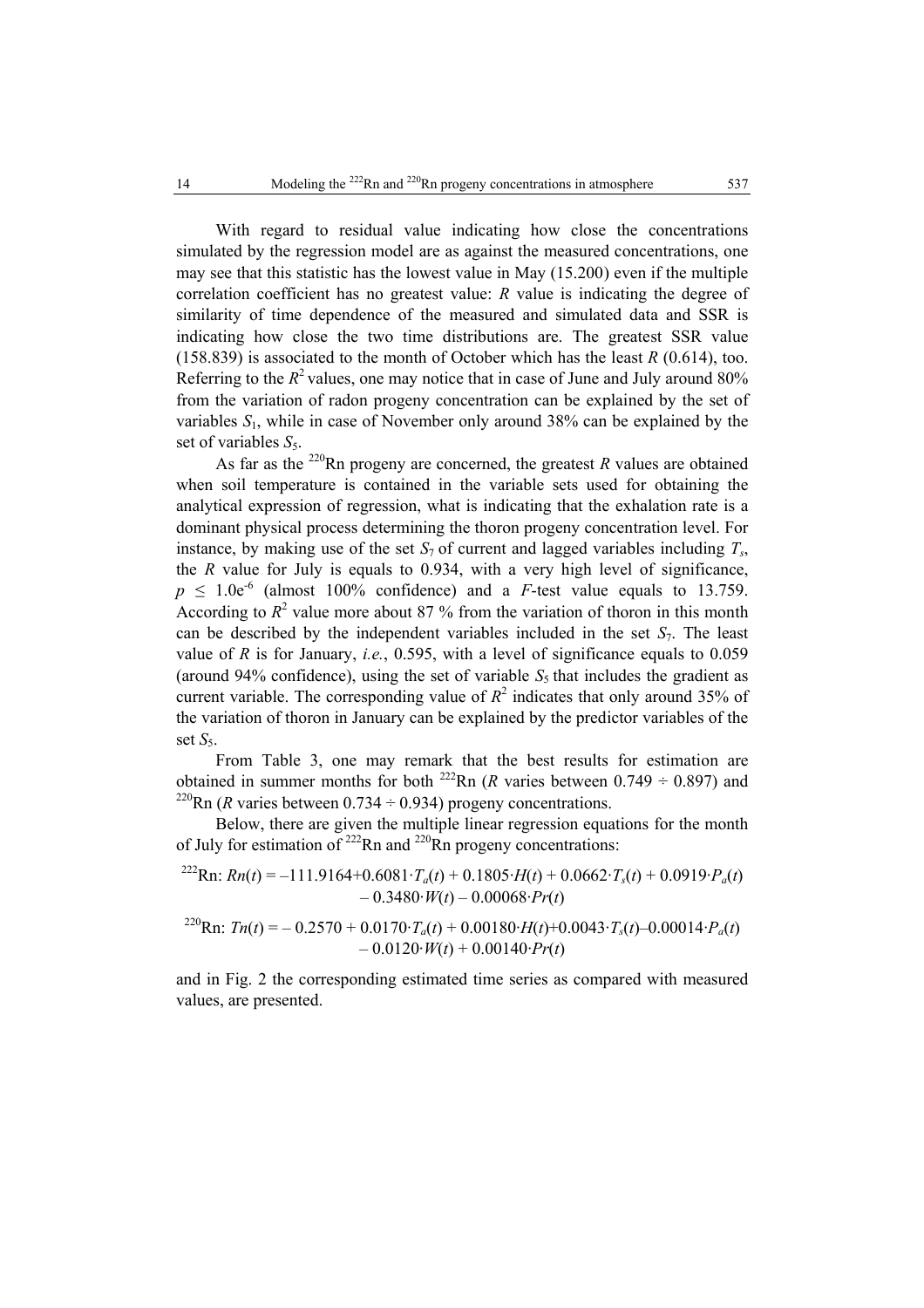

Fig. 2 – Measured and estimated progeny concentrations in January, April, July and October.

From Fig. 2 containing representative months for each season, it can be clearly seen, that the estimation values generated by the multiple regression model, are very close to the measured values. This means that the considered predictor variables may describe well the radon and thoron concentration dynamics in the respective months.

# 4.4. PREDICTION OF <sup>222</sup>Rn and <sup>220</sup>Rn Progeny Concentration

The prediction procedure is based on the regression analytical expression obtained with the data from the previous month or other period, using the independent variable data from the time interval on which the prediction is performed.

In Table 4, the statistics for the prediction of the  $222$ Rn and  $220$ Rn progeny concentrations using regression build up on one month interval, are presented.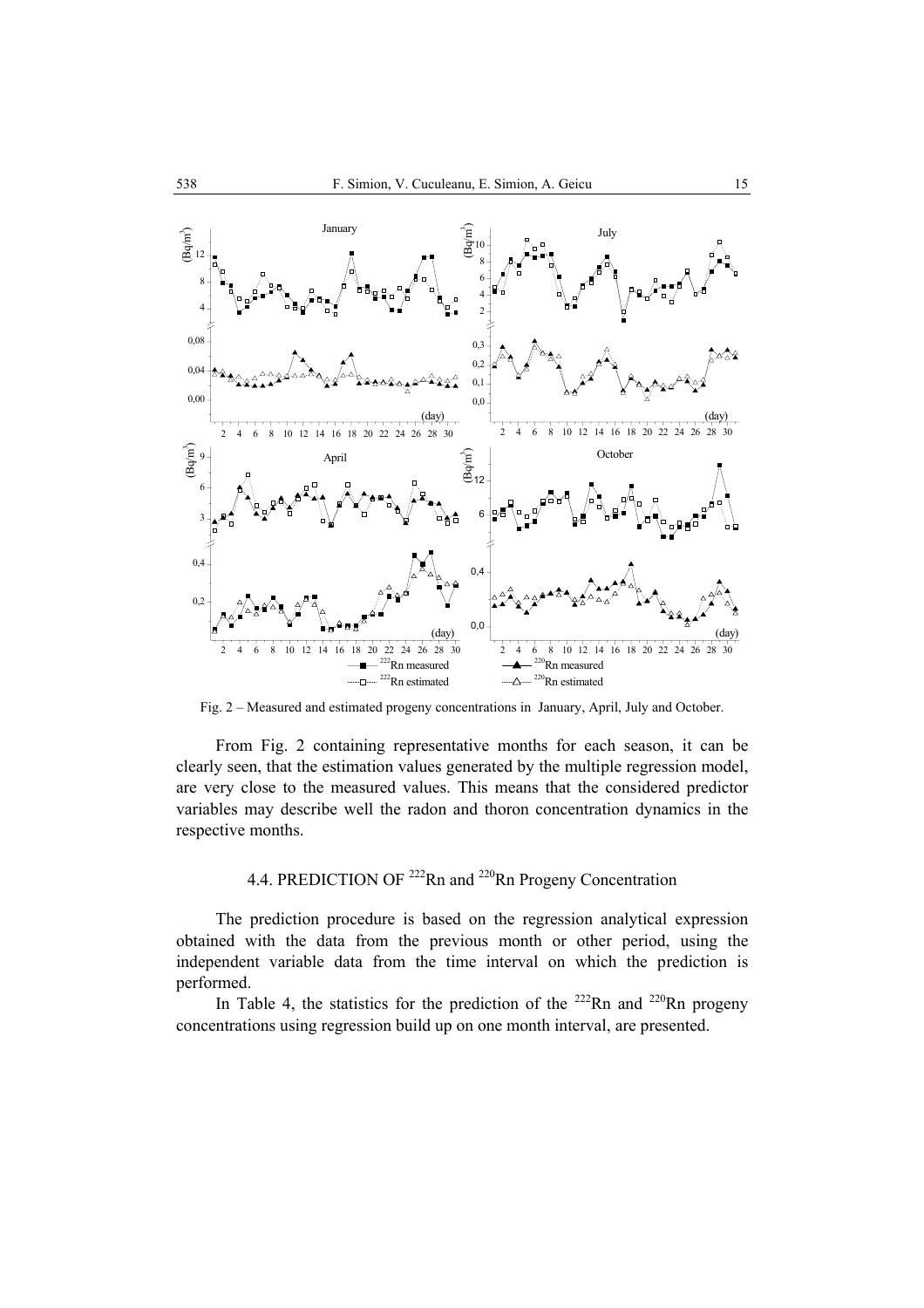Referring to the prediction characteristics in the case of  $^{222}$ Rn progeny, one can observe that the greatest values of *R* are for the months January, June, July and August. The explanation consists in the fact that the corresponding multiple regressions build up in previous months (December 1995 for January, May for June and so on) have the greatest values of multiple *R* (Table 3) meaning that these regressions can describe well enough the time variation of  $222$ Rn progeny even in the next months with the condition that predictor variables not to differ significantly as against the previous months. As an example can be considered the case of statistics for the  $^{222}$ Rn progeny prediction for November: the regression built up in October has the multiple  $\overline{R}$  value equals to 0.614 (Table 3) and corresponding correlation coefficient for November is equals to 0.090 (Table 4).

#### *Table 4*

|  |  |  | Regression statistics for $^{222}$ Rn and $^{220}$ Rn progeny concentration prediction |  |
|--|--|--|----------------------------------------------------------------------------------------|--|
|  |  |  |                                                                                        |  |

|                 |                |                  | <sup>222</sup> Rn progeny         |            | $220$ Rn progeny |                                   |                 |            |  |
|-----------------|----------------|------------------|-----------------------------------|------------|------------------|-----------------------------------|-----------------|------------|--|
| Month           | $S_i$          |                  | <b>Prediction characteristics</b> |            | $S_i$            | <b>Prediction characteristics</b> |                 |            |  |
|                 |                | $\boldsymbol{R}$ | $p$ -value                        | <b>SSR</b> |                  | $\boldsymbol{R}$                  | <i>p</i> -value | <b>SSR</b> |  |
| January         | $S_4$          | 0.715            | $5.1e^{-6}$                       | 105.245    | $S_7$            | 0.126                             | 0.498           | 0.020      |  |
| February        | $S_3$          | 0.590            | $6.8e^{-4}$                       | 173.782    | $S_5$            | 0.363                             | 0.052           | 0.009      |  |
| March           | S <sub>2</sub> | 0.585            | $5.0e^{-4}$                       | 172.810    | $S_6$            | 0.185                             | 0.319           | 0.009      |  |
| April           | $S_6$          | 0.195            | 0.300                             | 286.988    | $S_7$            | 0.604                             | $3.7e^{-4}$     | 0.675      |  |
| May             | $S_5$          | 0.557            | 0.001                             | 52.245     | $S_6$            | 0.340                             | 0.060           | 0.628      |  |
| June            | $S_3$          | 0.644            | $1.1e^{-4}$                       | 62.822     | S <sub>2</sub>   | 0.426                             | 0.018           | 0.302      |  |
| July            | $S_1$          | 0.752            | $8.4e^{-7}$                       | 83.769     | $S_7$            | 0.711                             | $6.0e^{-6}$     | 0.137      |  |
| <b>August</b>   | $S_1$          | 0.771            | $2.8e^{-7}$                       | 108.808    | $S_7$            | 0.507                             | 0.003           | 0.697      |  |
| September       | $S_6$          | 0.280            | 0.133                             | 229.960    | S <sub>2</sub>   | 0.231                             | 0.218           | 0.216      |  |
| October         | $S_5$          | 0.290            | 0.113                             | 242.036    | $S_6$            | 0.352                             | 0.051           | 0.342      |  |
| <b>November</b> | $S_5$          | 0.090            | 0.634                             | 363.382    | S <sub>2</sub>   | 0.370                             | 0.044           | 0.916      |  |
| <b>December</b> | $S_6$          | 0.260            | 0.158                             | 320.700    | $S_5$            | 0.209                             | 0.259           | 1.576      |  |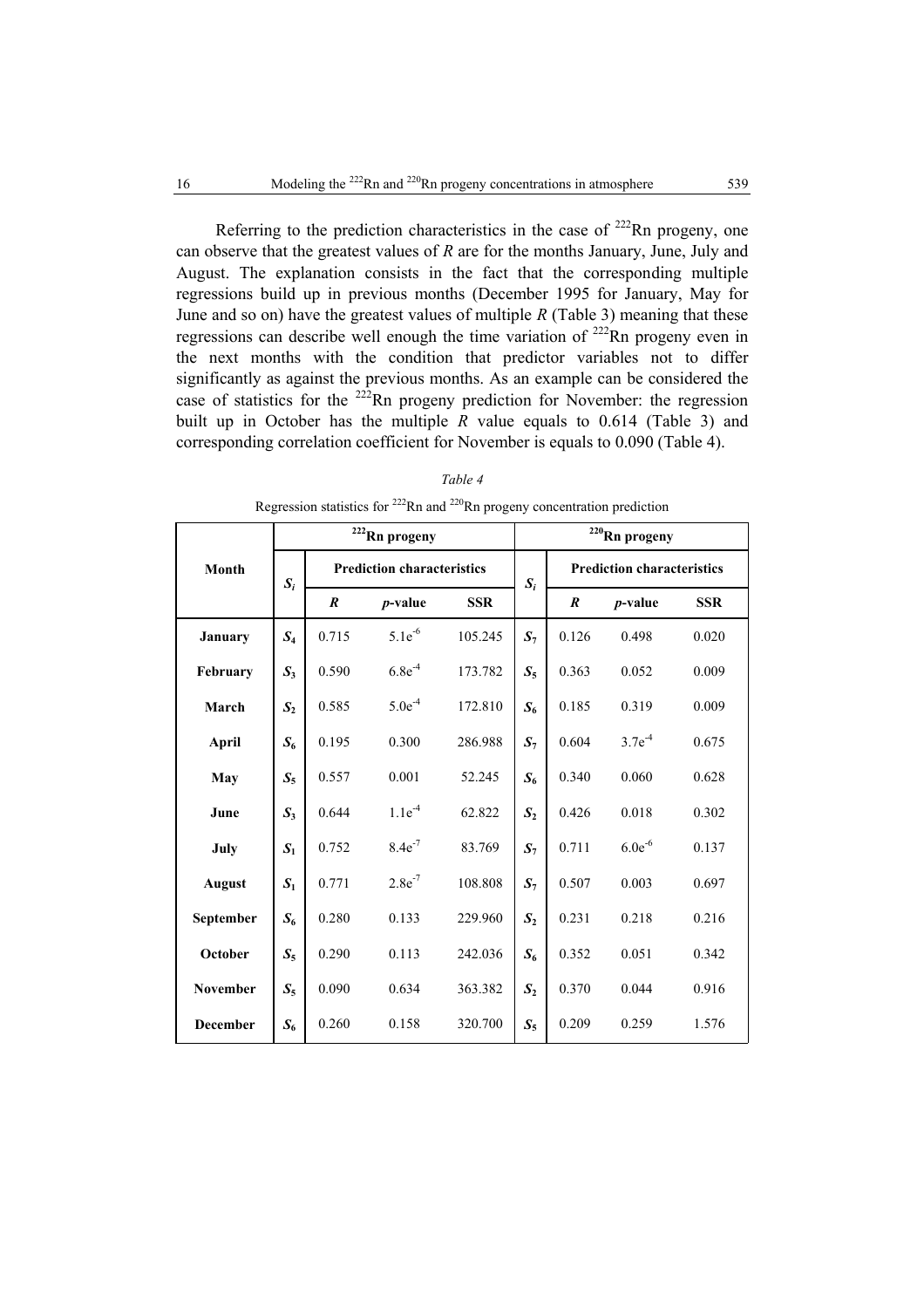This means that the multiple regression obtained making use of the independent variables from October is not generating reliable predictions for November because the independent variables in this month are significantly different of those from October (*e.g.*, in October the average air temperature is 9.64 $^0$ C, average soil temperature is 10.01 $^0$ C, total precipitation is 16.5 mm, while in November the air temperature is  $6.97^{\circ}$ C, soil temperature is  $6.71^{\circ}$ C and total precipitation is 41.2 mm). As it may notice from Tables 3 and 4, in case of  $^{220}$ Rn progeny, this limitation of the prediction procedure is more pronounced. Thus, in December '95 the multiple *R* is 0.726 and the corresponding correlation coefficient between predicted and measured data in January is 0.126 with a low level of significance ( $p \leq 0.498$ ). Similar situations are specific to March, May and the period September–December. The only months having reasonable correlation coefficients between predicted and measured data with high level of significance are April (0.604,  $p \leq 3.7 \cdot 10^{-4}$ ), July (0.711,  $p \leq 6.0 \cdot 10^{-6}$ ) and August (0.507,  $p \leq 3.0 \cdot 10^{-3}$ ), the corresponding regression statistics being (0.703,  $p \leq 9.5 \cdot 10^{-2}$ ) for March,  $(0.807, p \le 8.5 \cdot 10^{-3})$  for June and  $(0.934, p \le 1.0 \cdot 10^{-6})$  for July. The comparison between prediction characteristics of  $^{222}$ Rn progeny and  $^{220}$ Rn progeny shows that  $220$ Rn progeny concentrations are much more sensitive to the variability of the independent variables for prediction with respect to those for estimation, because the  $^{220}$ Rn and progeny have a much lower air concentrations.

Because the multiple regressions from the months January, April, July and October have been used to predict the progeny concentrations in the next months, in Fig. 3 there are given the time distributions of the predicted air concentrations for February, May, August and November and in Fig. 4 the corresponding relative error for each time interval from the time series. A general feature of these figures is the more pronounced closeness of the predicted and measured concentrations, namely, the lowest relative errors, in the first days of the respective month, what is indicating that the independent and dependent variables in this period have a time variation close to that of previous month. From Fig. 4 one may see that the relative errors associated to thoron progeny prediction are much greater than those of radon progeny, especially in the second part of the months.

The linear character of multiple regression, possibly, has determined the occurrence of the negative values of progeny concentrations in some time intervals at the end of prediction period. This aspect is obvious, particularly, in case of thoron progeny (August 31, November 25) because their concentrations having low values are more sensitive to the internal non-linearity of the atmospheric dynamics.

Another objective of this paper was the study of the prediction performances, considering different time periods on which the estimation regression has been built.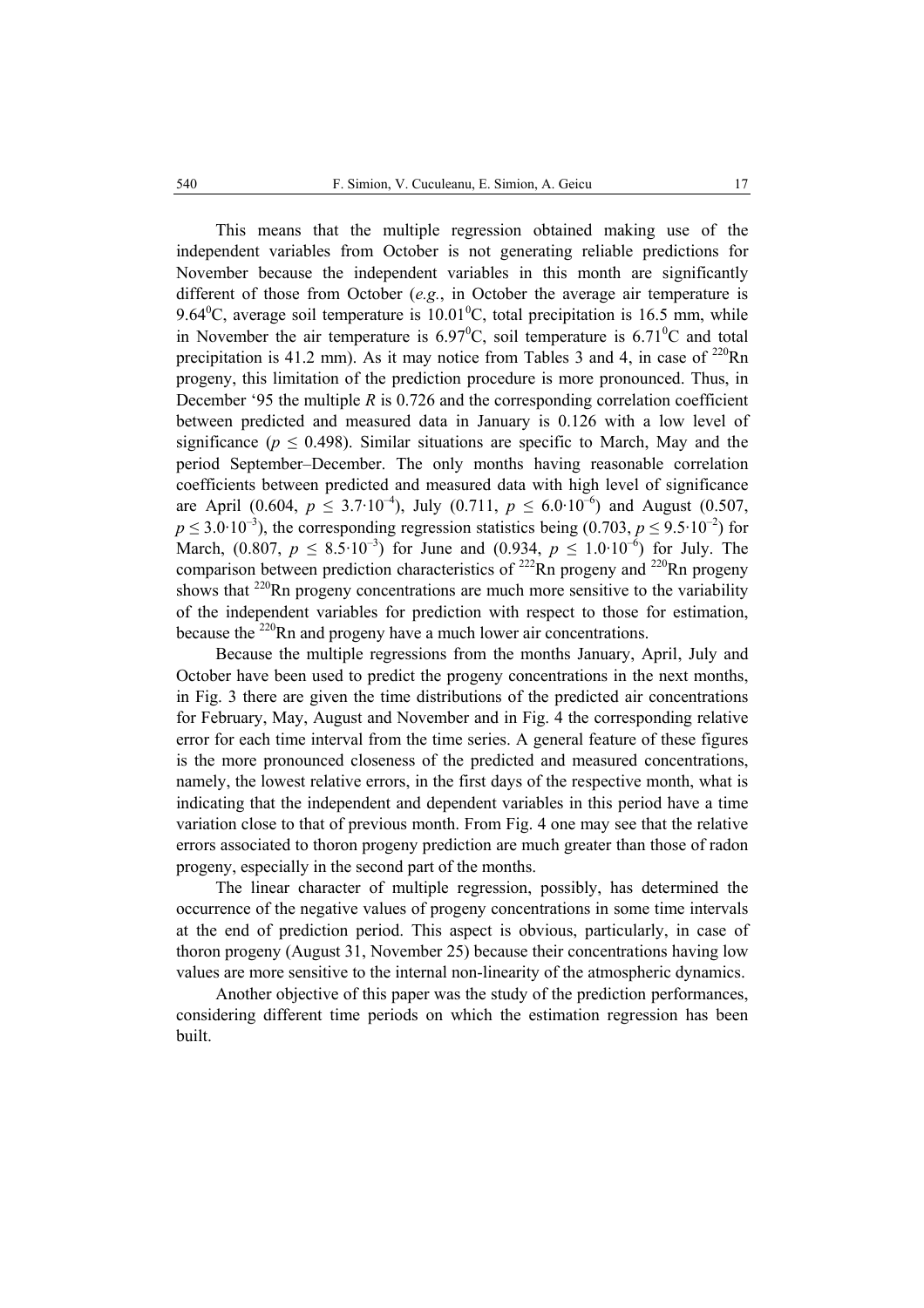

Fig. 3 – Measured and predicted progeny concentrations in February, May, August and November.



Fig. 4 – Relative error dynamics for prediction procedure.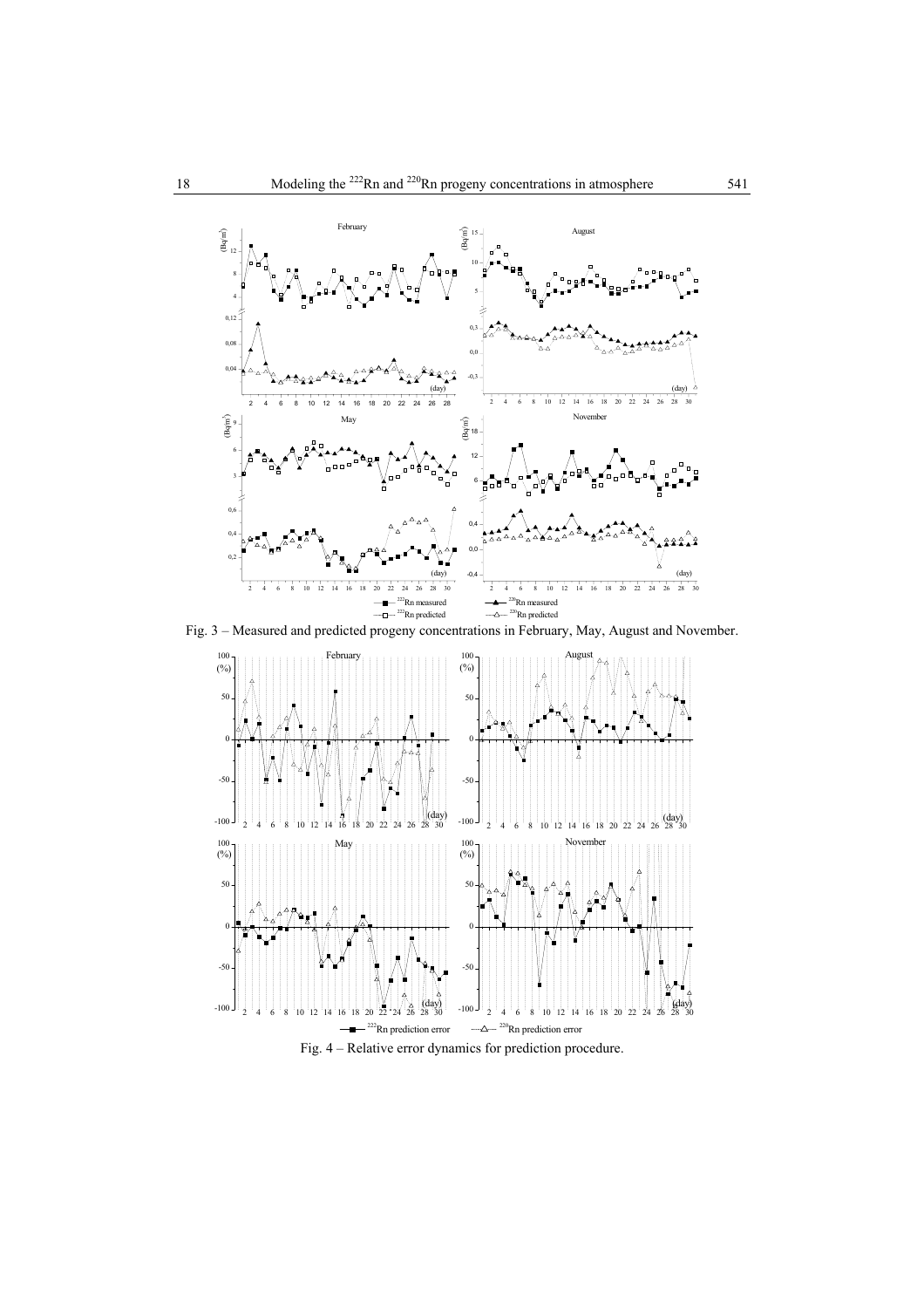In Table 5 there are presented the statistics of  $^{222}$ Rn and  $^{220}$ Rn progeny concentration prediction for following time periods on which the corresponding regressions have been built up: one month, two months, three months and one year.

| Statistics of $^{222}$ Rn and $^{220}$ Rn progeny prediction for different time period<br>of the regression building-up |                                                    |                 |                                                    |                  |                 |            |  |  |  |  |  |  |
|-------------------------------------------------------------------------------------------------------------------------|----------------------------------------------------|-----------------|----------------------------------------------------|------------------|-----------------|------------|--|--|--|--|--|--|
|                                                                                                                         | Statistics of <sup>222</sup> Rn progeny prediction |                 |                                                    |                  |                 |            |  |  |  |  |  |  |
| Month*                                                                                                                  |                                                    | June            |                                                    |                  | <b>December</b> |            |  |  |  |  |  |  |
|                                                                                                                         | R                                                  | <i>p</i> -value | <b>SSR</b>                                         | $\boldsymbol{R}$ | <i>p</i> -value | <b>SSR</b> |  |  |  |  |  |  |
|                                                                                                                         | 0.644                                              | $1.1e^{-4}$     | 62.823                                             | 0.260            | $1.6e^{-1}$     | 320.660    |  |  |  |  |  |  |
| $\mathbf{2}$                                                                                                            | 0.582                                              | $6.9e^{-4}$     | 73.546                                             | 0.674            | $2.8e^{-5}$     | 118.278    |  |  |  |  |  |  |
| 3                                                                                                                       | 0.443                                              | $1.4e^{-2}$     | 114.884                                            | 0.653            | $6.0e^{-5}$     | 127.507    |  |  |  |  |  |  |
| 12                                                                                                                      | 0.622                                              | $2.2e^{-4}$     | 124.804                                            | 0.606            | $2.8e^{-4}$     | 165.448    |  |  |  |  |  |  |
|                                                                                                                         |                                                    |                 | Statistics of <sup>220</sup> Rn progeny prediction |                  |                 |            |  |  |  |  |  |  |
|                                                                                                                         | 0.426                                              | $1.8e^{-2}$     | 0.302                                              | 0.209            | $2.6e^{-1}$     | 1.576      |  |  |  |  |  |  |
| $\mathbf{2}$                                                                                                            | 0.662                                              | $5.9e^{-5}$     | 0.367                                              | 0.441            | $1.3e^{-2}$     | 0.785      |  |  |  |  |  |  |
| 3                                                                                                                       | 0.658                                              | $6.7e^{-5}$     | 0.364                                              | 0.296            | $1.1e^{-1}$     | 0.748      |  |  |  |  |  |  |
| 12                                                                                                                      | 0.668                                              | $4.7e^{-5}$     | 0.261                                              | 0.187            | $3.1e^{-1}$     | 0.183      |  |  |  |  |  |  |

Statistics of  $^{222}$  Rn and  $^{220}$ Rn progeny prediction for different time period

*Table 5* 

\* The length of the periods of the regression building-up.

In case of  $^{222}$ Rn progeny, for the month of June, the consideration of periods for regression building up longer than one month does not contribute to the improvement of the prediction statistics, while for December, periods for regression building up longer than one month generate better statistics: greater *R*  $(0.606 \div 0.674)$ , very high level of significance  $(2.8 \cdot 10^{-5} \div 2.8 \cdot 10^{-4})$  and much lower SSR (118.278  $\div$  165.448), as compared with corresponding statistics of the one month case  $(R = 0.260, p \le 1.6 \cdot 10^{-1}, \text{SSR} = 320.660)$ .

As far as the  $220$ Rn progeny are concerned, in case of June, the longer periods for regression building up have generated better statistics: greater  $R(0.658 \div 0.668)$ and higher level of significance( $p \leq 4.7 \cdot 10^{-5} \div 6.7 \cdot 10^{-5}$ ); for the month of December, the longer periods for regression building up determine low improvement of the correlation coefficient but with low level of significance.

### **5. CONCLUSIONS**

In the present paper there have been studied the statistical and physical aspects of the modeling of the  $^{222}$ Rn and  $^{220}$ Rn progeny concentrations using multiple linear regression with current and lagged variables as predictors. The regression statistics for the progeny concentration estimation show that the greatest values of multiple *R* with high level of significance, have been obtained in the months with the air temperature included in the sets of predictor variables: December '95, May, June and July. This proves that radon having the lifetime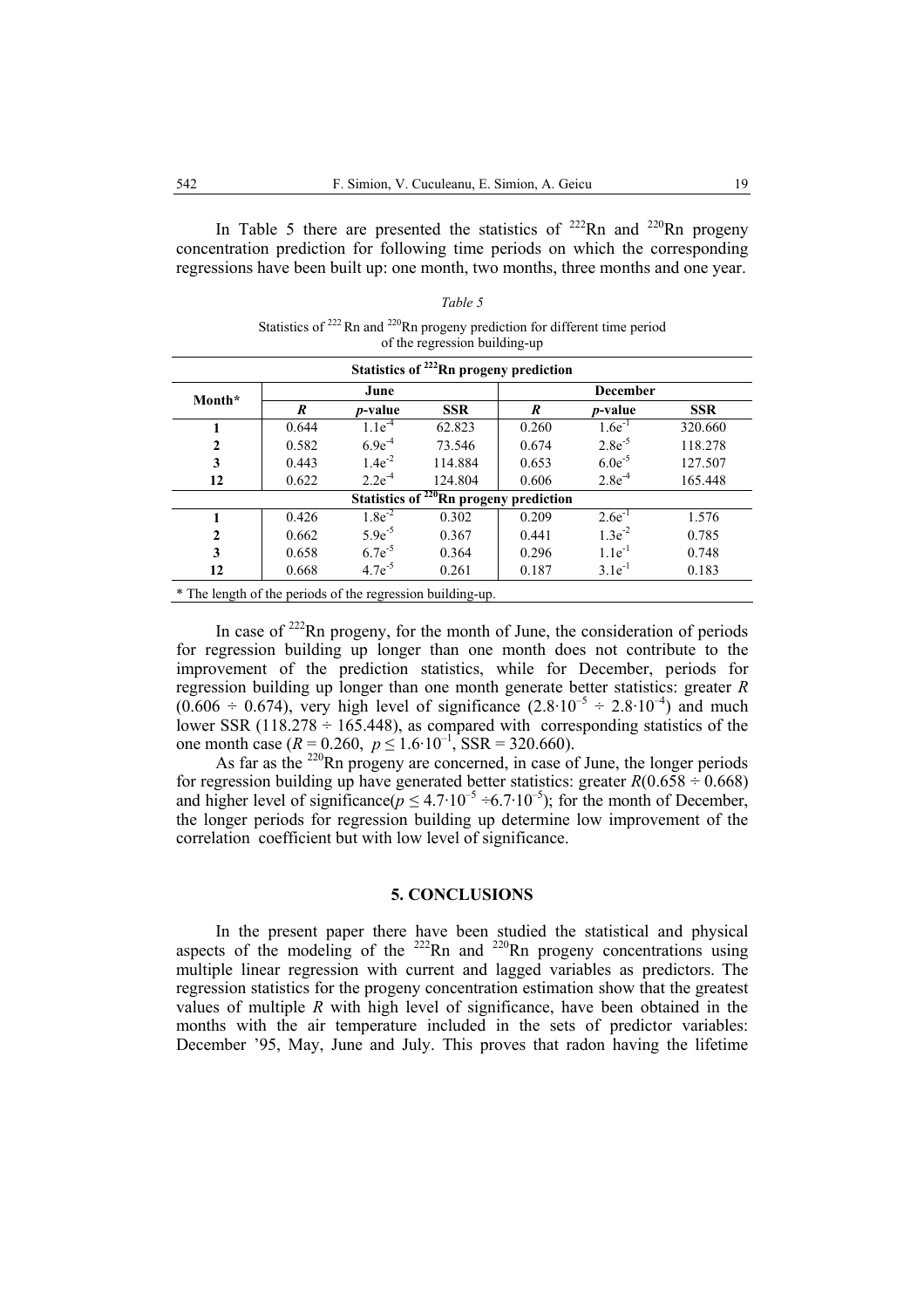comparable with the ventilation time of entire planetary boundary layer is very sensitive to the air temperature which induces the vertical transport of the air masses, this being the dominant physical process determining the time variation of the concentrations of atmospheric radon and its daughters. In case of thoron progeny, the regression statistics indicate that the greatest values of multiple *R* have been obtained for the month of July, where the set of variables contain the soil temperature as current and lagged variable. This fact reveals the importance of the soil temperature for the dynamics of the exhalation rate which is the dominant physical process causing time variation of the thoron and progeny concentrations. The analysis of the progeny concentration prediction has shown that the corresponding statistics are mainly dependent on the degree of variation of the independent variables from the month on which the prediction is performed, as against the same variables from the month on which the regression has been built up. This degree of variation being, generally, minimum at the beginning of the prediction period, the relative errors have the lowest values in the early days of this period. The limitation of the prediction procedure related to the degree of variation mentioned above, is more pronounced in case of the  $220$ Rn progeny concentration prediction, because the thoron progeny concentrations being much lower than those of radon progeny are more sensitive to the variations of the dependent and independent variables used in the estimation and prediction procedures.

The study regarding the influence of the time period length on which the estimation regression has been built up, on the prediction performances, has indicated that multiple linear regressions built up on longer periods can improve the prediction performances of these regressions in certain months. The explanation consists in the fact that a longer period for prediction building-up contains much more information on the variability of both the independent and dependent variables which can be similar to those from the month under prediction process. The negative values of thoron progeny concentrations occurred at the end of the prediction period can be explained by the linear nature of the considered regression which cannot sufficiently well simulate the nonlinear dynamics of atmosphere.

*Acknowledgments***.** Our colleagues from Environmental Radioactivity Monitoring Station (ERMS) Bacau are acknowledged for their effort in sample collection. One author, F. SIMION, was supported by the strategic grant POSDRU/88/1.5/S/56668 – priority axis nr.1, co-financed by the European Social Found within the Sectorial Operational Program for Human Resources Development 2007–2013.

#### **REFERENCES**

- 1. C.R. Hosler, *Meteorlogical effects on atmospheric concentrations of radon (Rn<sup>222</sup>), RaB(Pb<sup>214</sup>),* and  $RaC(Bi^{214})$  near the ground, Monthly Weather Review, **94**, 2, 89–99 (1966).
- 2. M. Wilkening, *Radon in atmospheric studies: a review*, Second Special Symposium, Bhabha Atomic Research Center Bombay, CONF-810153-3 DE93 003345, India, 1981.